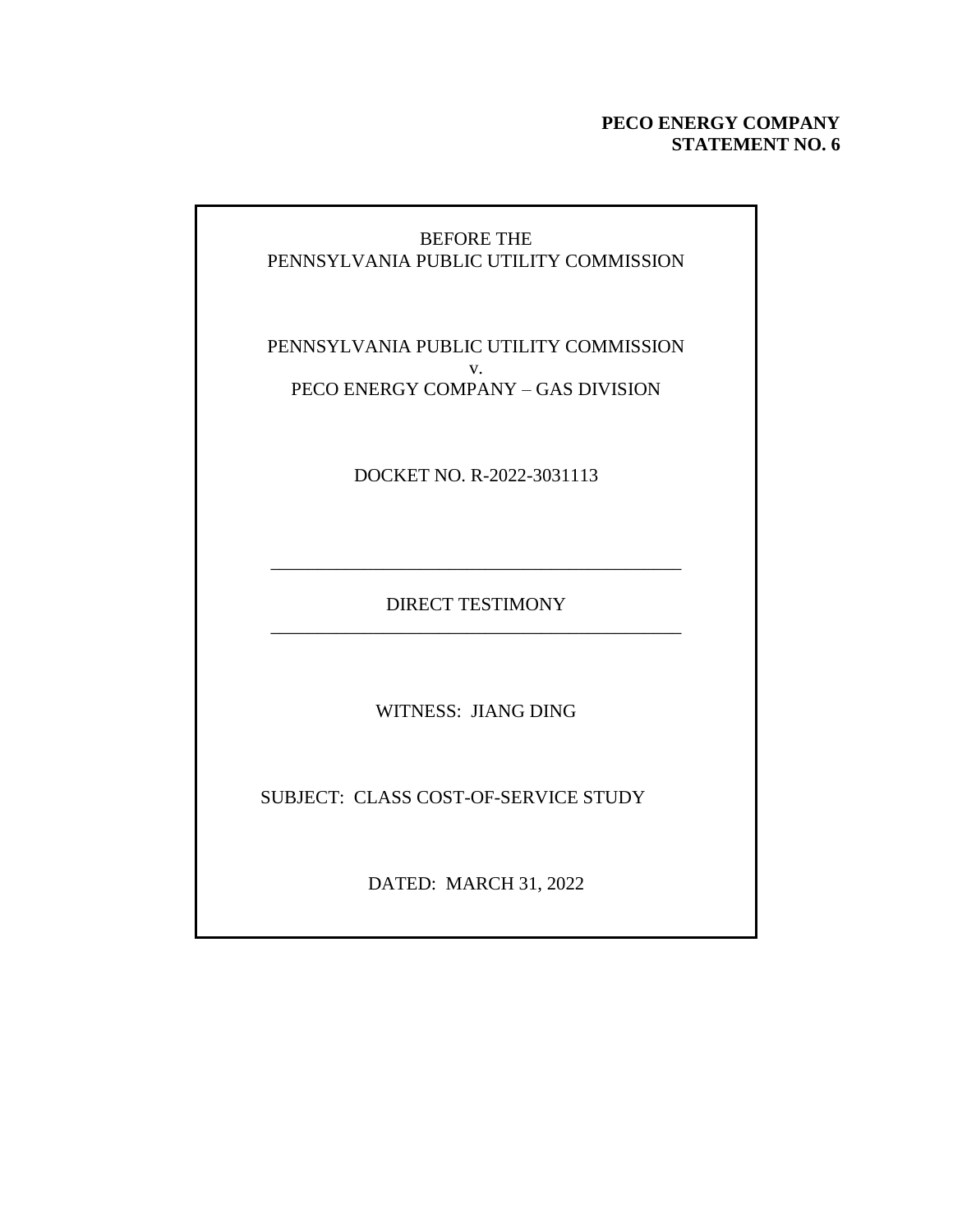## **TABLE OF CONTENTS**

| $\mathbf{I}$ , $\mathbf{I}$ |                                       |  |
|-----------------------------|---------------------------------------|--|
| $\Pi$ .                     | BACKGROUND INFORMATION AND SUMMARY OF |  |
| III.                        |                                       |  |
| $\mathbf{IV}$               | DEVELOPMENT OF RATE CLASS REVENUE     |  |
| $V_{\cdot}$                 |                                       |  |
|                             |                                       |  |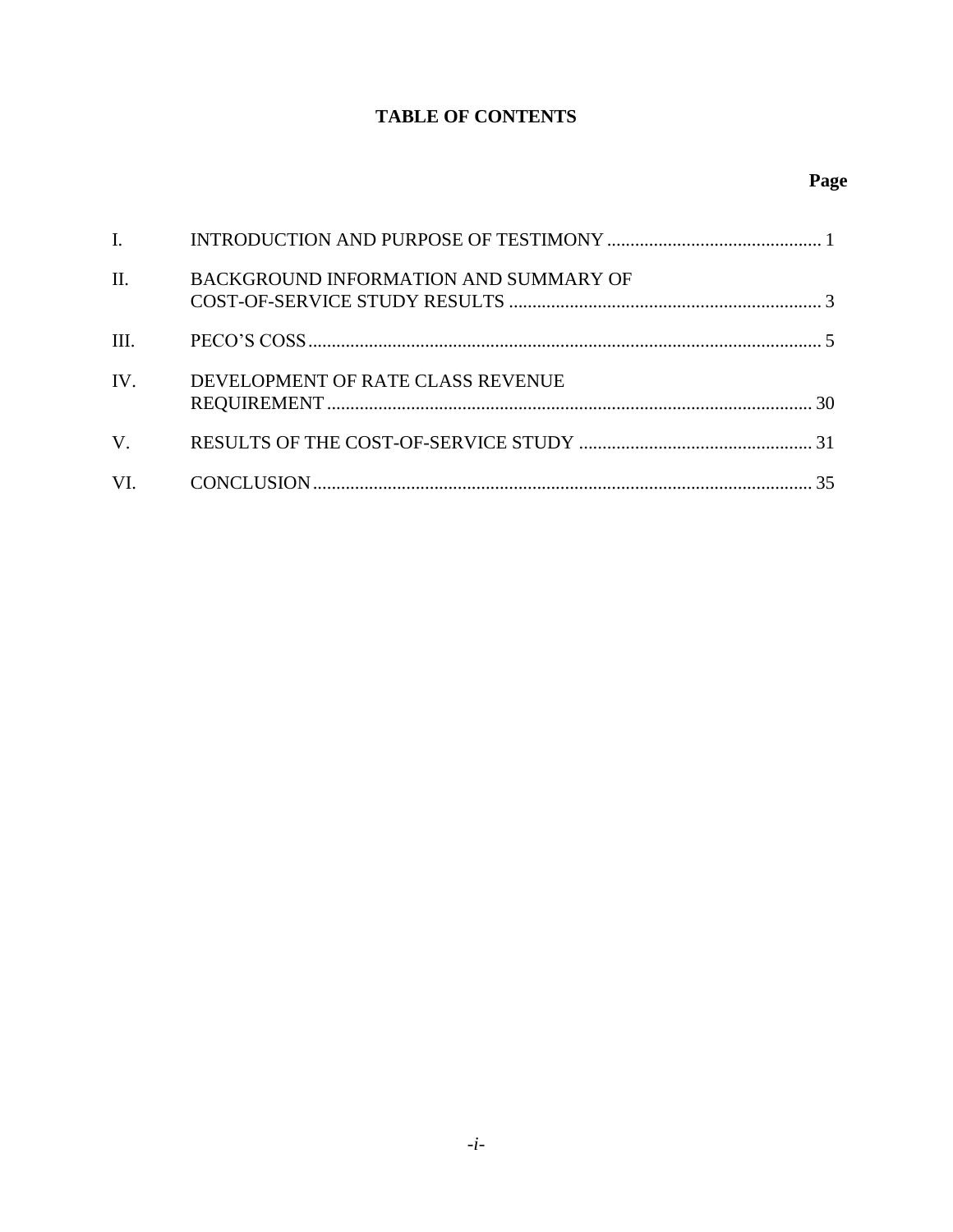<span id="page-2-0"></span>

| $\mathbf{1}$<br>$\overline{c}$<br>3 |    |    | <b>DIRECT TESTIMONY</b><br>OF<br><b>JIANG DING</b>                               |
|-------------------------------------|----|----|----------------------------------------------------------------------------------|
| $\overline{4}$                      |    |    | I.<br><b>INTRODUCTION AND PURPOSE OF TESTIMONY</b>                               |
| 5                                   | 1. | Q. | Please state your full name and business address.                                |
| 6                                   |    | A. | My name is Jiang Ding. My business address is PECO Energy Company, 2301          |
| 7                                   |    |    | Market Street, Philadelphia, Pennsylvania 19103.                                 |
| 8                                   | 2. | Q. | By whom are you employed and in what capacity?                                   |
| 9                                   |    | A. | I am employed by PECO Energy Company ("PECO" or the "Company") as                |
| 10                                  |    |    | Principal Regulatory & Rates Specialist.                                         |
| 11                                  | 3. | Q. | Please describe your educational background.                                     |
| 12                                  |    | A. | I received a Bachelor's Degree in Law from China University of Political Science |
| 13                                  |    |    | and Law, and I received a Master of Science Degree in Finance from Texas A&M     |
| 14                                  |    |    | University.                                                                      |
| 15                                  | 4. | Q. | Please describe your work experience with the energy industry.                   |
| 16                                  |    | A. | Upon graduation from Texas A&M University, I worked as an Accountant for         |
| 17                                  |    |    | Enron and as a Financial Analyst for Halliburton Energy Services. I was hired by |
| 18                                  |    |    | Exelon Power as an Operational Area Analyst in 2002. I then worked for Exelon    |
| 19                                  |    |    | Generation and Exelon Corporation as a Senior Project Evaluation Analyst. I was  |
| 20                                  |    |    | appointed Principal Regulatory & Rates Specialist in PECO's Regulatory Strategy  |
| 21                                  |    |    | and Revenue Policy Division in 2013. My main responsibilities include revenue    |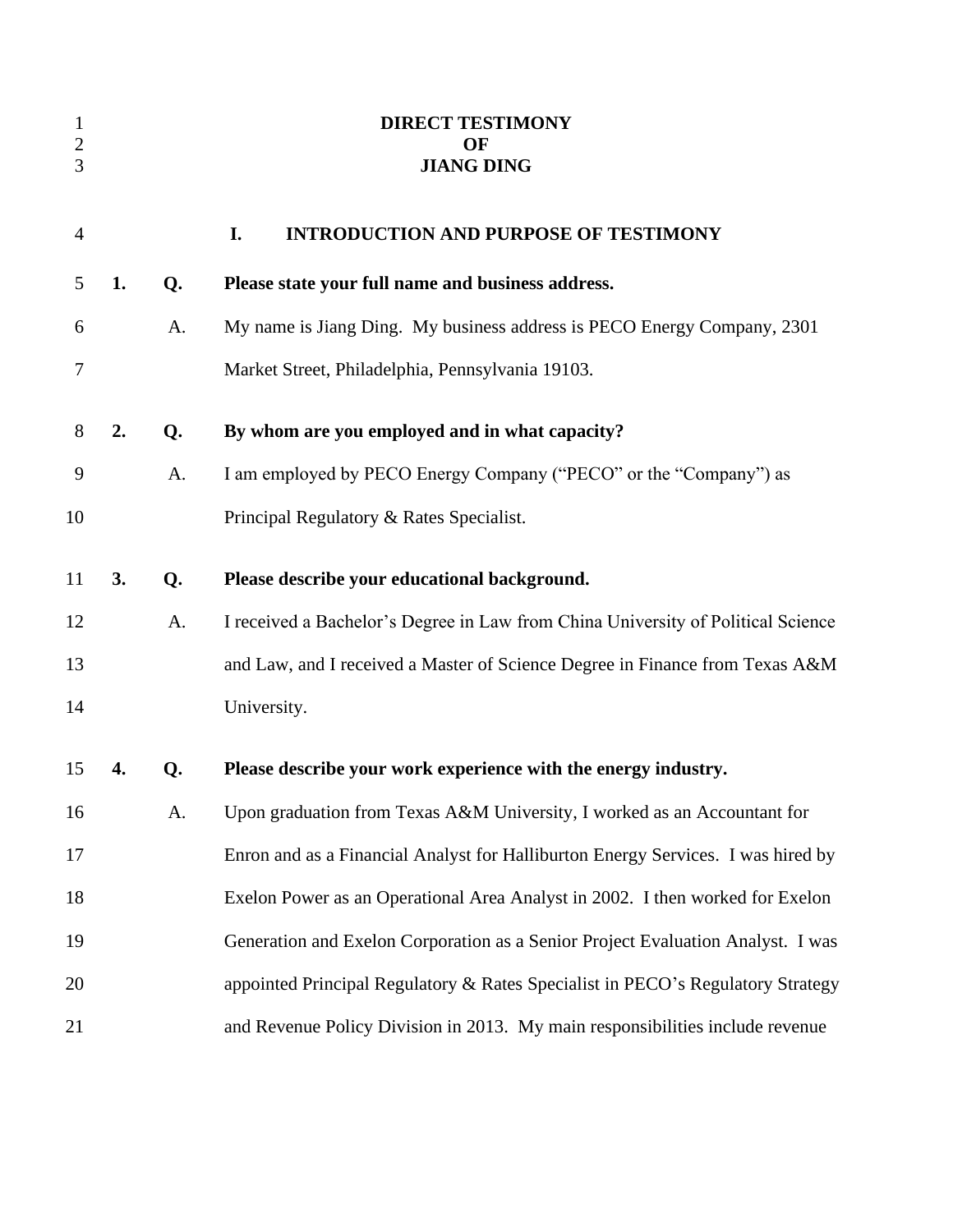| $\mathbf{1}$   |    |    | requirement modeling and analyses for regulatory initiatives, cost-of-service        |
|----------------|----|----|--------------------------------------------------------------------------------------|
| $\mathbf{2}$   |    |    | studies, and base rate case filings.                                                 |
| 3              | 5. | Q. | Please describe the purpose of your testimony.                                       |
| $\overline{4}$ |    | A. | I will explain the cost-of-service principles underlying PECO's unbundled, fully     |
| 5              |    |    | allocated class cost-of-service study ("COSS") that I performed, the methods and     |
| 6              |    |    | procedures employed to perform such study, and the results produced by the           |
| $\tau$         |    |    | COSS.                                                                                |
| 8              | 6. | Q. | Have you prepared any exhibits to accompany your testimony?                          |
| 9              |    | A. | Yes. PECO Exhibits JD-1 through JD-7 were prepared by me or under my                 |
| 10             |    |    | supervision and are described in detail in my testimony.                             |
| 11             | 7. | Q. | How is your testimony organized?                                                     |
|                |    |    |                                                                                      |
| 12             |    | A. | My testimony is divided into five parts. Section I serves as the introduction to my  |
| 13             |    |    | testimony and explains its purpose. In Section II, I provide some background         |
| 14             |    |    | information, identify the exhibits that I am sponsoring, and summarize the results   |
| 15             |    |    | of the COSS. In Section III, I introduce and discuss the COSS methodology. In        |
| 16             |    |    | Section IV, I explain the development of the revenue requirement for each rate       |
| 17             |    |    | class. Lastly, in Section V, I present the results of the COSS in detail and discuss |
| 18             |    |    | the contents of the exhibits.                                                        |
| 19             | 8. | Q. | Please identify the exhibits that are included with your testimony.                  |
| 20             |    | A. | The following exhibits are included with my testimony. They are discussed in         |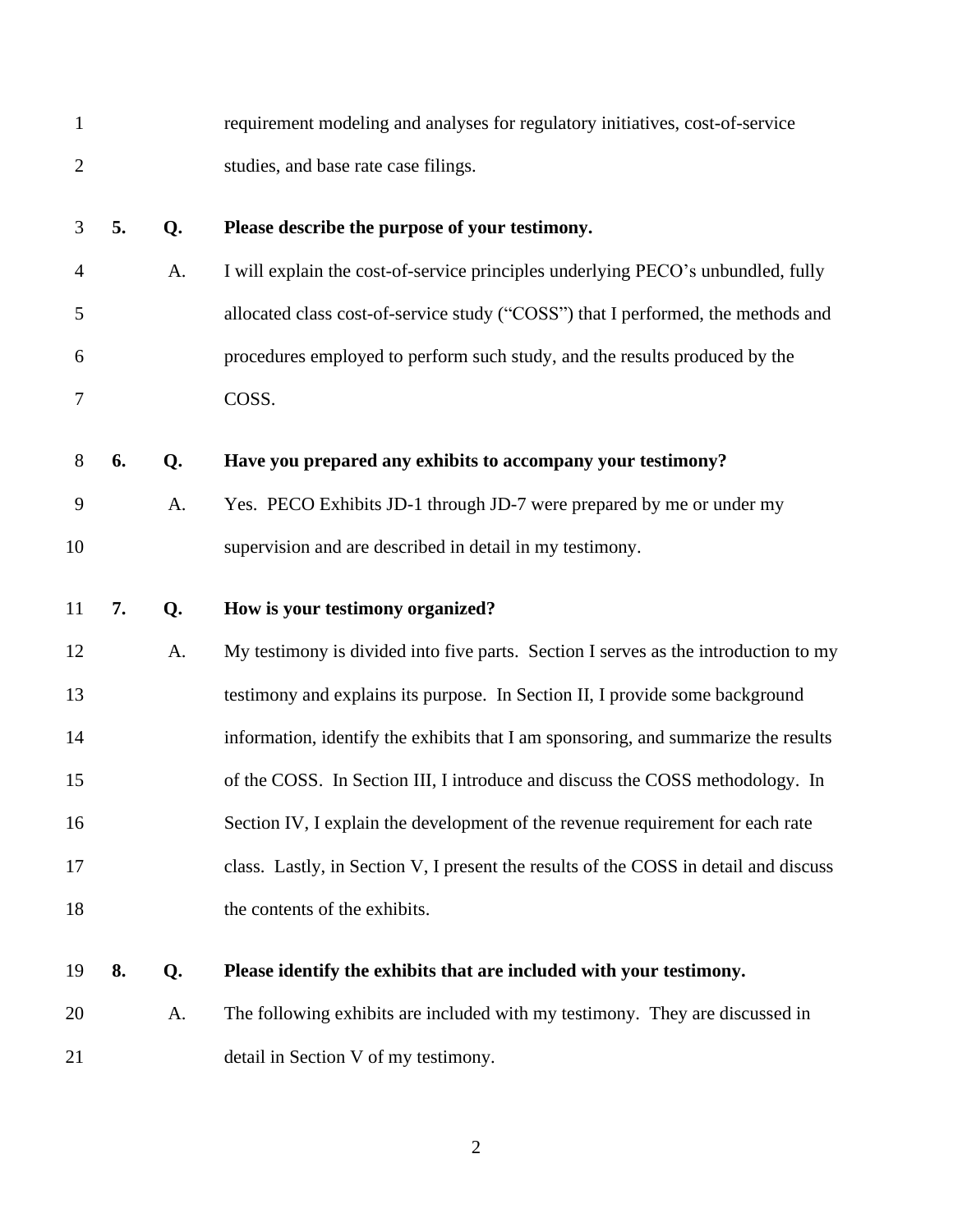| PECO Exhibit JD-1 | <b>Summary of Results</b>                            |
|-------------------|------------------------------------------------------|
| PECO Exhibit JD-2 | <b>Allocation by Rate Class</b>                      |
| PECO Exhibit JD-3 | <b>Allocation by Functional Classification</b>       |
| PECO Exhibit JD-4 | Unitized Functionally Classified Revenue Requirement |
| PECO Exhibit JD-5 | <b>Customer-Related Costs</b>                        |
| PECO Exhibit JD-6 | <b>External Allocation Factors</b>                   |
| PECO Exhibit JD-7 | Peak Day Demand (NARUC Manual, p. 48)                |

#### <span id="page-4-0"></span>1 **II. BACKGROUND INFORMATION AND SUMMARY**<br>2 **OF COST-OF-SERVICE STUDY RESULTS OF COST-OF-SERVICE STUDY RESULTS**

# **9. Q. Please identify the distribution revenue requirement used for the fully projected future test year.**

| 5  | A. | I used the total distribution revenue requirement for the fully projected future test |
|----|----|---------------------------------------------------------------------------------------|
| 6  |    | year ("FPFTY") developed in PECO Exhibit MJT-1, which is sponsored by                 |
|    |    | PECO witness Mr. Michael J. Trzaska and discussed in his direct testimony             |
| 8  |    | (PECO St. No. 3). The total distribution revenue requirement for the FPFTY is         |
| 9  |    | \$476 million (PECO Exhibit JD-1, line 81) excluding costs recovered under            |
| 10 |    | PECO's Purchased Gas Cost adjustment ("PGC") and \$731 million (PECO                  |
| 11 |    | Exhibit JD-1, line 133), including costs recovered under the PGC. The total           |
| 12 |    | distribution revenues and distribution revenues by customer class for the FPFTY       |
| 13 |    | under existing rates that are used in the COSS were also obtained from PECO           |
| 14 |    | Exhibit MJT-1, and in the proof of revenues set forth in PECO Exhibit JAB-4.          |
|    |    |                                                                                       |

### **10. Q. What is a class cost-of-service study?**

A. A class cost-of-service study is a widely employed analytical tool used in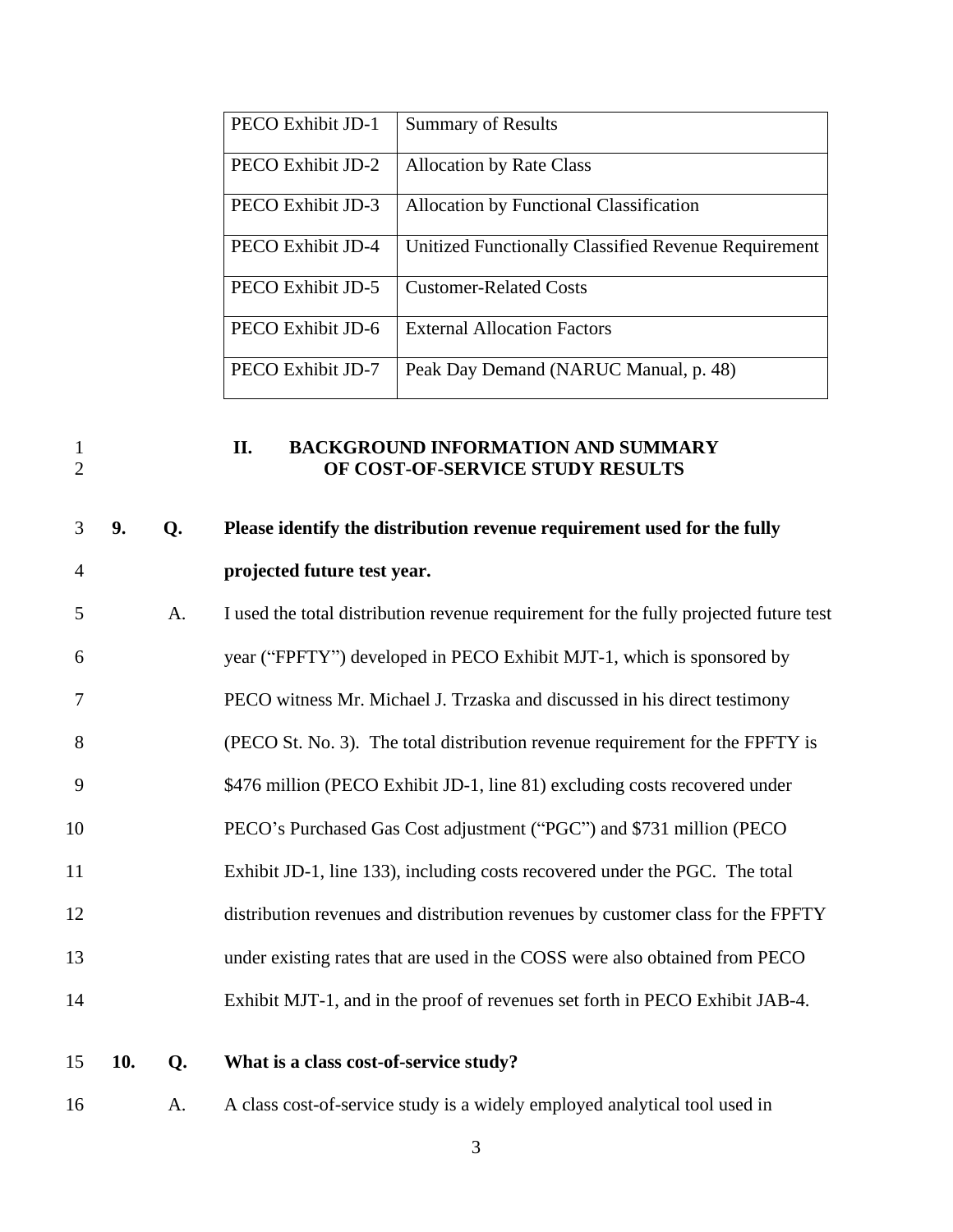| $\mathbf{1}$   |     |    |          | supporting a utility's recommendation for a rate design. Class cost-of-service  |
|----------------|-----|----|----------|---------------------------------------------------------------------------------|
| $\overline{c}$ |     |    |          | studies are utilized to determine the costs that different classes of customers |
| 3              |     |    |          | impose on the utility system and to quantify the revenue requirements for the   |
| $\overline{4}$ |     |    |          | services provided by the utility to each customer class. The purpose and the    |
| 5              |     |    |          | guiding principles in performing a class cost-of-service study are described    |
| 6              |     |    |          | further in Section III.                                                         |
| 7              | 11. | Q. |          | Please summarize the results of your work as they apply to PECO's COSS.         |
| 8              |     | A. |          | The results of PECO's COSS and my conclusions based on those results are as     |
| 9              |     |    | follows: |                                                                                 |
| 10             |     |    | (1)      | The current tariff rates produce the net income by rate class shown on line     |
| 11             |     |    |          | 17 of PECO Exhibit JD-1, which yields the rates of return on rate base          |
| 12             |     |    |          | shown on line 26 of that exhibit.                                               |
| 13             |     |    | (2)      | PECO's total distribution revenue requirement for the FPFTY has been            |
| 14             |     |    |          | allocated or assigned among the rate classes based on the results of the        |
| 15             |     |    |          | COSS. The results of the COSS are summarized on pages 1-3 of PECO               |
| 16             |     |    |          | Exhibit JD-1, which show the total distribution revenue requirement             |
| 17             |     |    |          | separately for distribution service including and excluding purchased gas       |
| 18             |     |    |          | costs and PGC revenues.                                                         |
| 19             |     |    | (3)      | The increases in revenue by rate class needed to produce rates of return by     |
| 20             |     |    |          | class equal to the Company's proposed overall rate of return are shown on       |
| 21             |     |    |          | line 140 of page 3 of PECO Exhibit JD-1. The increase in revenue shown          |
| 22             |     |    |          | on line 140 is shown separately in PECO Exhibit JD-1 for: (i) distribution      |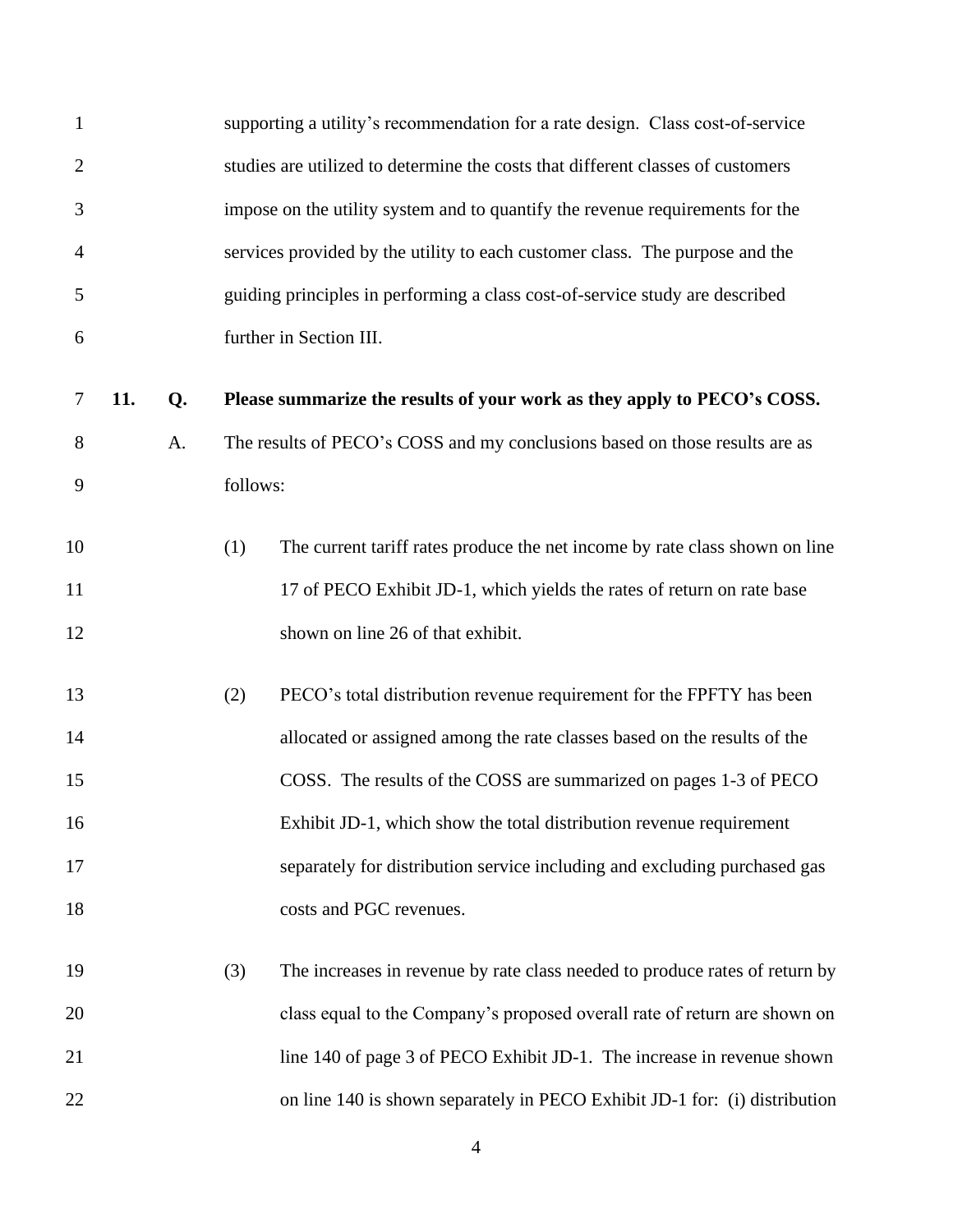<span id="page-6-0"></span>

| $\mathbf{1}$   |     |    | base rates (line 59), (ii) forfeited discounts revenues (line 63); and (iii) the     |
|----------------|-----|----|--------------------------------------------------------------------------------------|
| $\overline{2}$ |     |    | non-fuel gas procurement costs recovered outside distribution base rates             |
| 3              |     |    | through the Gas Procurement Charge ("GPC") (line 126), a component of                |
| $\overline{4}$ |     |    | the PGC. While the rate increases shown on line 140 are those necessary              |
| 5              |     |    | to move each rate class to the system average rate of return, the Company            |
| 6              |     |    | is not proposing rates that will take all classes to their indicated cost-of-        |
| $\tau$         |     |    | service at this time, as explained in the direct testimony of Mr. Joseph A.          |
| 8              |     |    | Bisti (PECO Statement No. 7).                                                        |
| 9              |     |    | III.<br><b>PECO'S COSS</b>                                                           |
| 10             | 12. | Q. | Please describe the purpose of performing a cost-of-service study.                   |
| 11             |     | A. | The purpose of a cost-of-service study is to determine the cost to serve, expressed  |
| 12             |     |    | as revenue requirement, for each rate class served by a utility. The revenue         |
| 13             |     |    | requirement for a rate class is that portion of a utility's total cost-of-service    |
| 14             |     |    | attributed to that rate class in accordance with principles of cost causation. In a  |
| 15             |     |    | cost-of-service study, all of the utility's costs of providing service must be       |
| 16             |     |    | analyzed and assigned or allocated among the rate classes. A cost-of-service         |
| 17             |     |    | study is used, along with other factors discussed by Mr. Bisti, to design rates that |
| 18             |     |    | fully recover a utility's costs.                                                     |
| 19             | 13. | Q. | Please describe the guiding principles in performing a cost-of-service study.        |
| 20             |     | A. | The central element in performing a cost-of-service study is the determination of    |
| 21             |     |    | allocation factors based on causal relationships between, on the one hand,           |
| 22             |     |    | customer demands, load profiles, and usage characteristics, and, on the other        |
| 23             |     |    | hand, the costs incurred by the Company to meet customers' service requirements      |
|                |     |    |                                                                                      |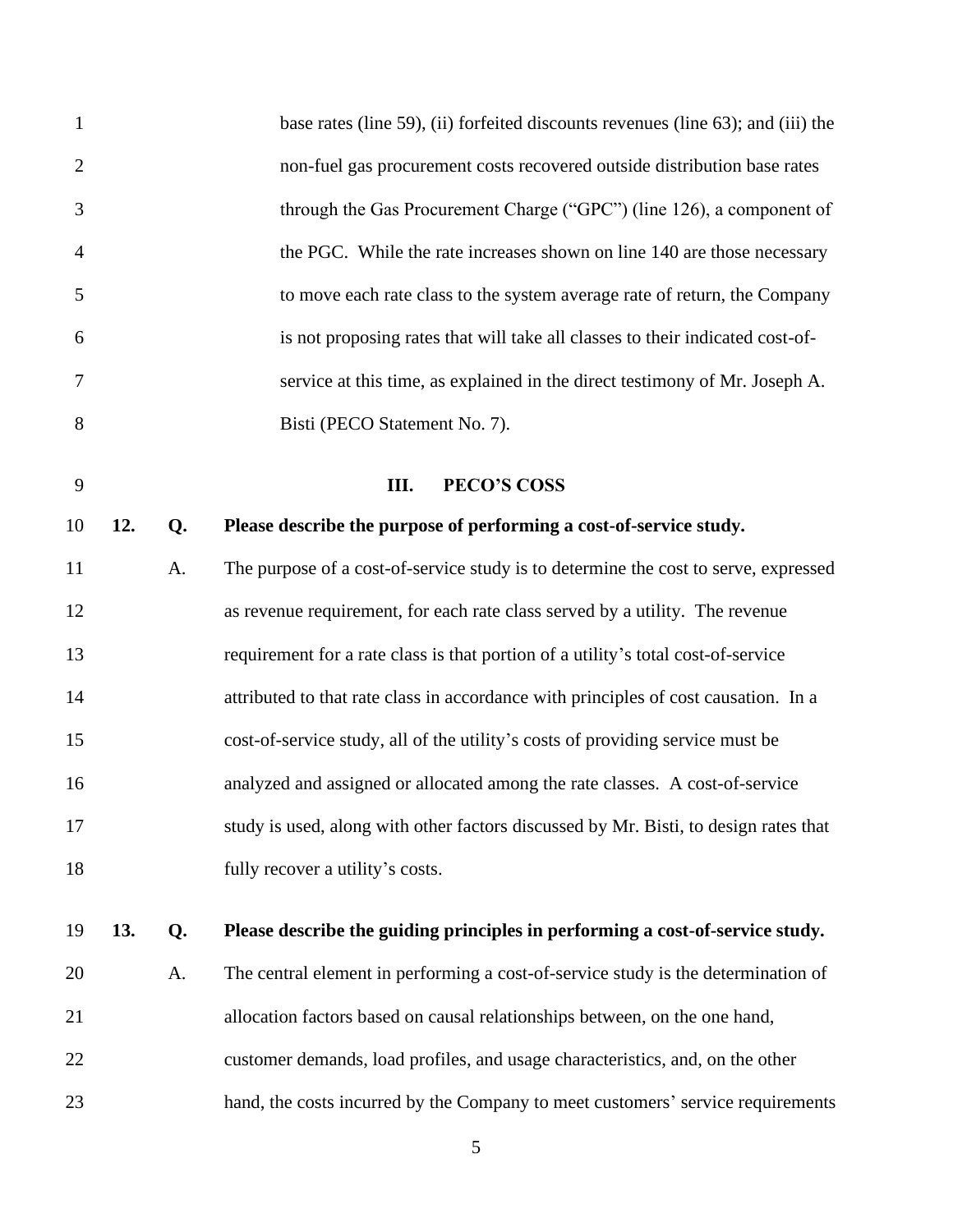| 1                |     |    | imposed by those demands, load profiles, and usage characteristics. The primary                                                                |
|------------------|-----|----|------------------------------------------------------------------------------------------------------------------------------------------------|
| $\overline{2}$   |     |    | goals in selecting allocation factors are: (1) the appropriate recognition of cost                                                             |
| 3                |     |    | causality; (2) the stability of study methods and their consistent application over                                                            |
| $\overline{4}$   |     |    | time, so that trends in the direction of class revenues relative to cost-of-service                                                            |
| 5                |     |    | can be discerned properly from case to case; and (3) completeness, such that the                                                               |
| 6                |     |    | cost-of-service study captures all of the costs that each class imposes on the                                                                 |
| $\boldsymbol{7}$ |     |    | distribution system.                                                                                                                           |
| $8\,$            | 14. | Q. | Please summarize the approach that you followed in performing the COSS.                                                                        |
| 9                |     | A. | As I previously explained, the most critical task in performing any cost-of-service                                                            |
| 10               |     |    | study is establishing relationships between customer demands, load profiles and                                                                |
| 11               |     |    | usage characteristics, and the costs incurred to meet those requirements. This                                                                 |
| 12               |     |    | requires an understanding of the utility system design and the relationship of that                                                            |
| 13               |     |    | design to the characteristics of the customers that the system is designed to serve.                                                           |
| 14               |     |    | PECO, like most gas utilities, designs its gas distribution system to meet three                                                               |
| 15               |     |    | primary objectives:                                                                                                                            |
| 16               |     |    | (1) To extend distribution service to all customers;                                                                                           |
| 17<br>18         |     |    | To meet the aggregate design peak day capacity requirements of all<br>(2)<br>customers entitled to receive service on the design peak day; and |
| 19<br>20         |     |    | To deliver volumes of natural gas to those customers either on a sales or<br>(3)<br>transportation service basis.                              |
| 21               |     |    | The allocation methods used in a cost-of-service study must take into account the                                                              |
| 22               |     |    | objectives that the distribution system is designed to achieve so that the allocation                                                          |
| 23               |     |    | of plant investment and operating expenses properly aligns with cost-causation                                                                 |
| 24               |     |    | factors. Other factors, such as incentives to influence customer behavior (e.g.,                                                               |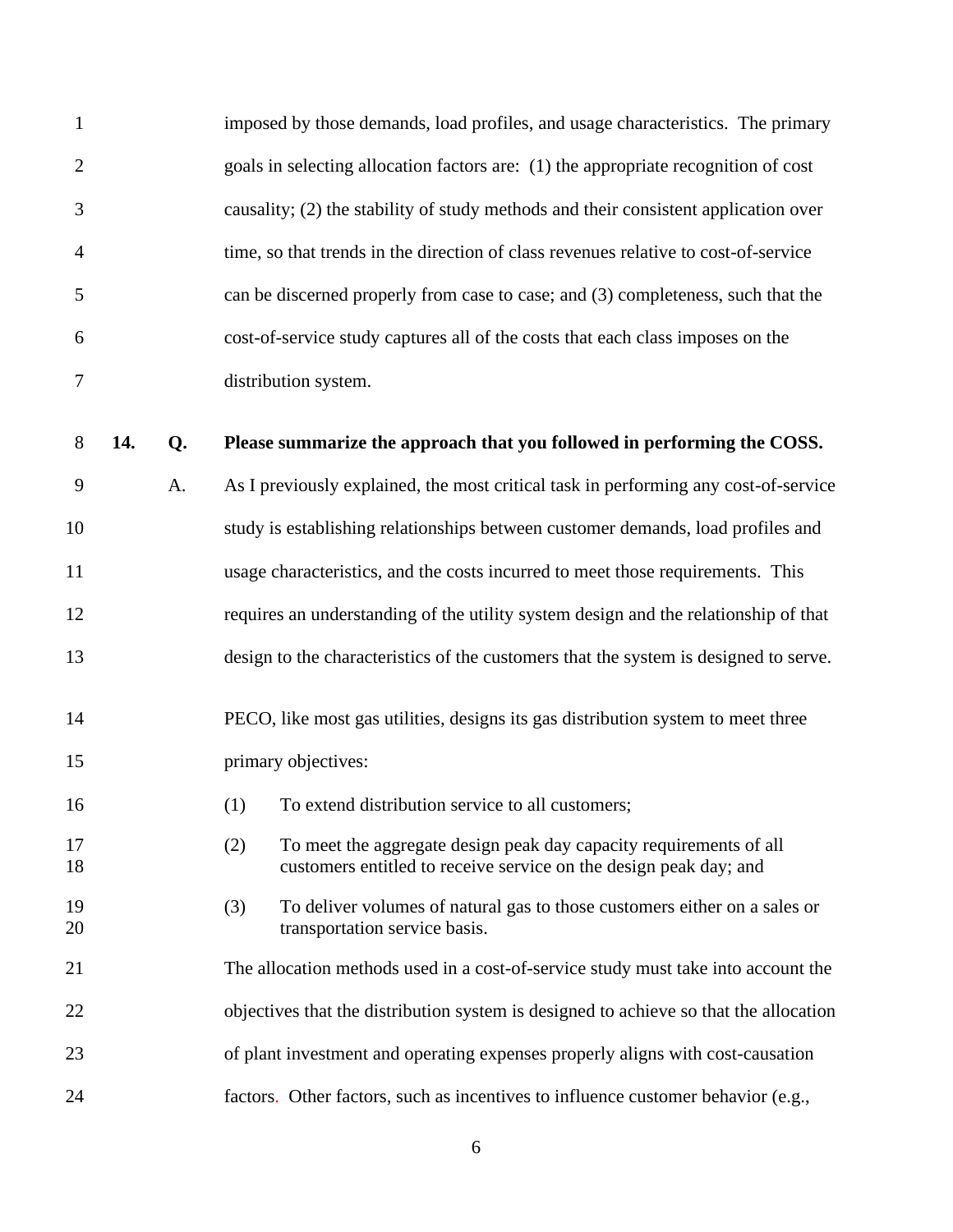conservation or demand reduction) or to temper the impact on customers of rate changes, are more appropriately considered in the revenue allocation and rate design phase.

 The COSS I prepared was performed using the proprietary Gas Cost-of-Service Model ("Model") developed by Management Applications Consulting, Inc., which employs a Microsoft Excel platform. The Model facilitates the preparation of the COSS, accelerates computations, and develops appropriate documentation. The Model uses a three-step process to allocate or assign costs to rate classes, in accordance with general cost-of-service principles. These three steps consist of: (1) functionalizing rate base, purchased gas supply costs, and expenses to determine the particular rate schedules that should share responsibility for each of those assets and costs; (2) classifying functionalized costs into demand-related, commodity-related, and customer-related cost categories to facilitate allocating 14 such costs to rate schedules in accordance with identifiable characteristics; and (3) allocating the functionalized, classified costs among rate classes. The Model provides functionalized, classified cost information by rate class, develops unbundled revenue requirements by functional classification and in total for each rate class, and calculates unit costs.

#### **15. Q. Please identify the rate classes that were included in the COSS.**

 A. The following nine rate classes were included: (1) GR - General Service - Residential; (2) GC - General Service - Commercial and Industrial; (3) L - Large High Load Factor Service; (4) MV-F - Motor Vehicle Service-Firm; (5) MV-I - 23 Motor Vehicle Service-Interruptible; (6) IS - Interruptible Service; (7) TCS -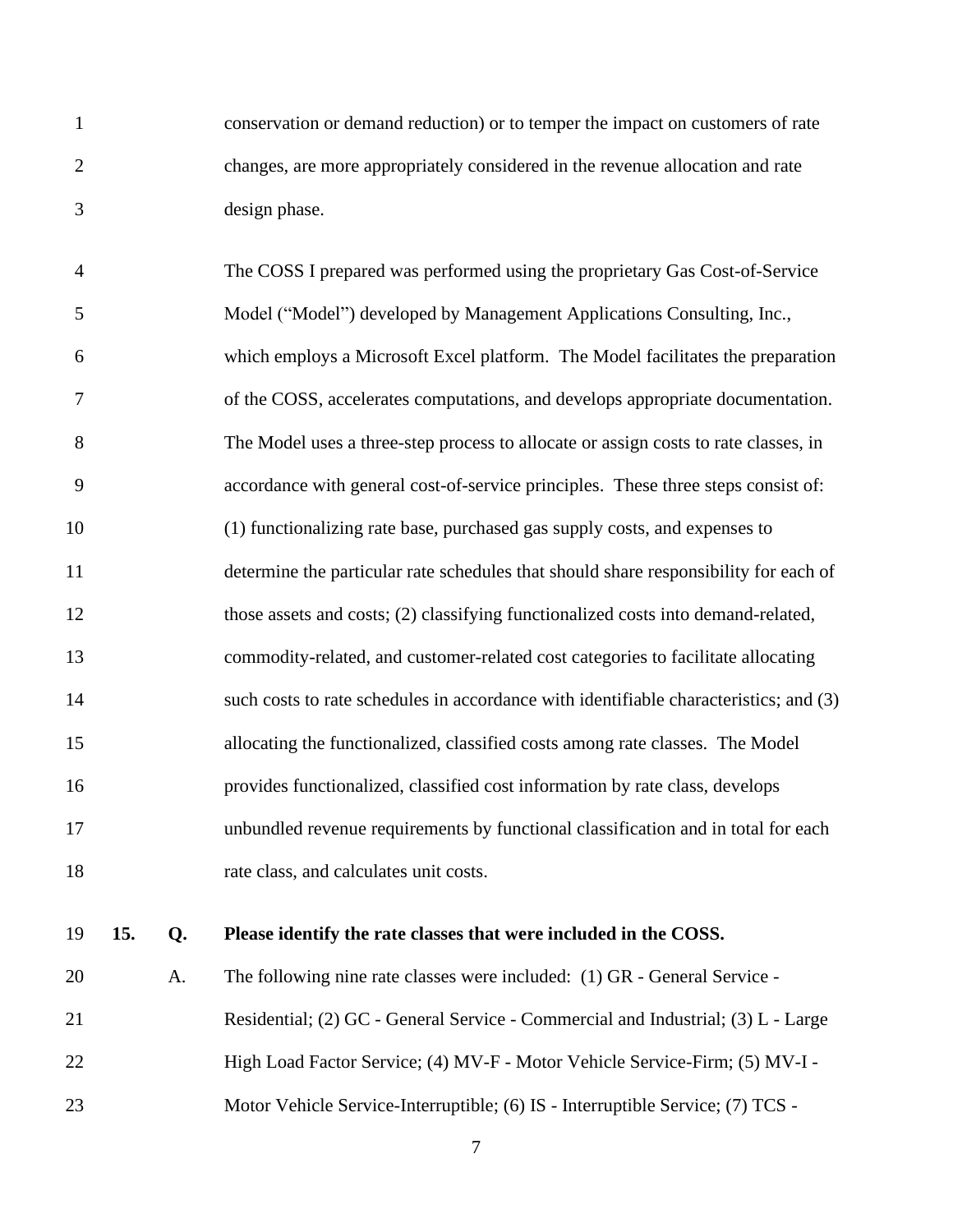| 1              |     |    | Temperature Controlled Service; (8) TS-F - Gas Transportation Service-Firm; and                                                                      |
|----------------|-----|----|------------------------------------------------------------------------------------------------------------------------------------------------------|
| $\overline{2}$ |     |    | (9) TS-I - Gas Transportation Service-Interruptible. In the COSS, the rate class in                                                                  |
| 3              |     |    | PECO's current tariff titled OL - Outdoor Lighting is combined with rate class                                                                       |
| $\overline{4}$ |     |    | GC because the usage of rate class OL is very small. In addition, customers                                                                          |
| 5              |     |    | participating in PECO's Customer Assistance Program ("CAP") are combined                                                                             |
| 6              |     |    | with rate class GR because their usage characteristics are the same as other rate                                                                    |
| 7              |     |    | class GR customers and because CAP rates were designed to reference rate class                                                                       |
| 8              |     |    | GR rates.                                                                                                                                            |
| 9              | 16. | Q. | Please describe the functionalization step of the COSS.                                                                                              |
| 10             |     | A. | In the functionalization step, costs are separated by the utility's basic service                                                                    |
| 11             |     |    | characteristics, as stated below.                                                                                                                    |
| 12<br>13       |     |    | <b>Production</b> function includes operation and management costs related to gas<br>production, including production of liquid propane gas ("LPG"). |
| 14             |     |    | Storage function reflects costs incurred to ensure that firm customers' demand                                                                       |
| 15             |     |    | can be met on the design day. It includes the costs of operation and                                                                                 |
| 16             |     |    | management of liquefied natural gas ("LNG") facilities.                                                                                              |
| 17             |     |    | <b>Commodity</b> function includes PGC, balancing service cost, and gas storage                                                                      |
| 18             |     |    | inventory.                                                                                                                                           |
| 19             |     |    | Service function includes the investment in, and operating and maintenance                                                                           |
| 20             |     |    | expenses related to, the service lines from the Company's main to customer                                                                           |
| 21             |     |    | locations.                                                                                                                                           |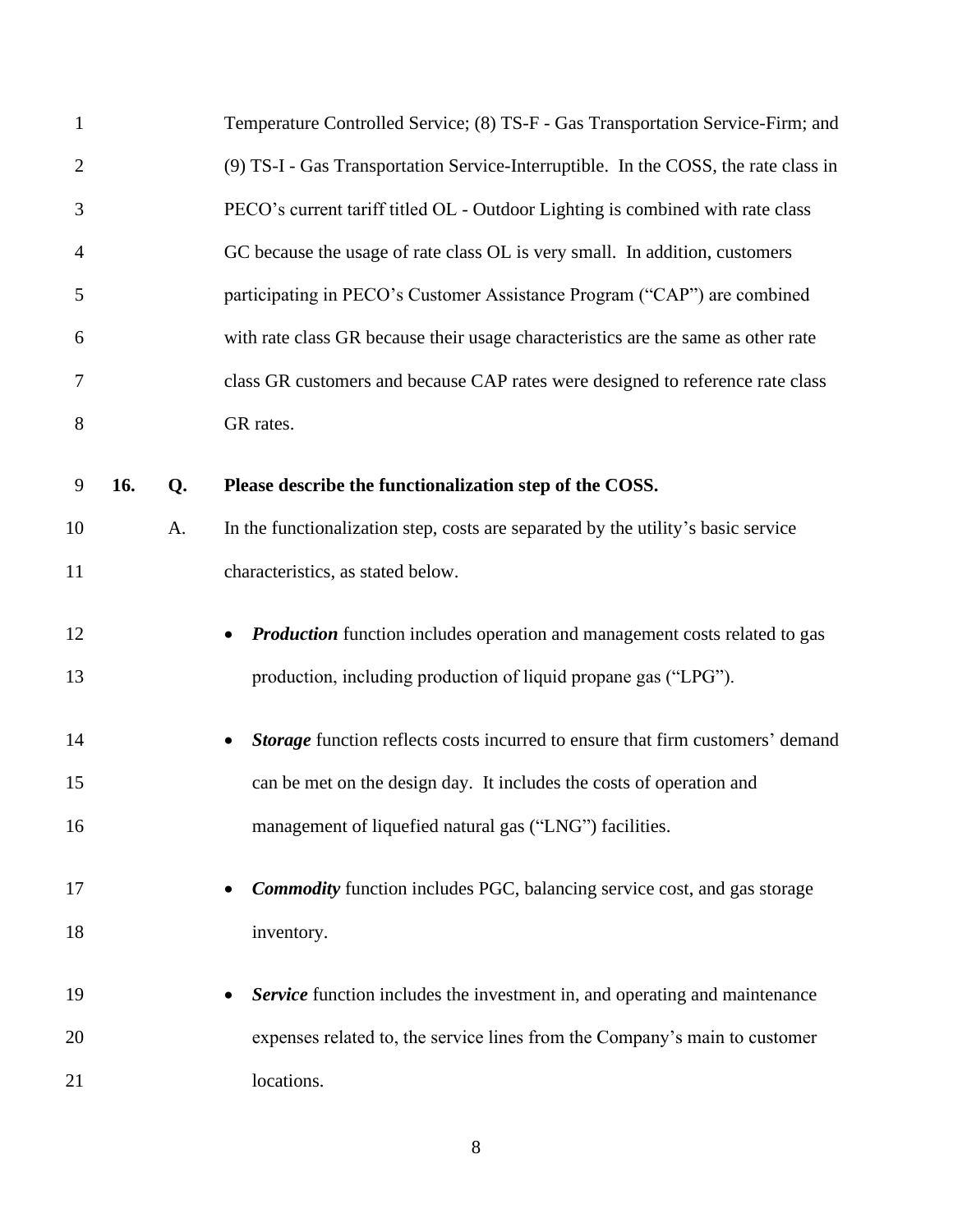| $\mathbf{1}$   |     |    | <b>Meter</b> function includes the investment in meters and devices, including the   |
|----------------|-----|----|--------------------------------------------------------------------------------------|
| $\overline{2}$ |     |    | installation of meters.                                                              |
| 3              |     |    | <b>Customer Installation</b> function includes the expenses incurred in working on   |
| $\overline{4}$ |     |    | customers' premises.                                                                 |
| 5              |     |    | <b>Customer Service</b> function includes customer assistance and demonstrating      |
| 6              |     |    | and selling expenses.                                                                |
| 7              |     |    | <b>Customer Accounts</b> function includes the costs of customer billing and         |
| 8              |     |    | records, call center, collection of customer accounts, and uncollectable             |
| 9              |     |    | accounts.                                                                            |
| 10             |     |    | <b>Distribution</b> function includes all other investments and costs, including     |
| 11             |     |    | investments in distribution plant, operating and maintenance expenses, and           |
| 12             |     |    | costs that are part of PECO's regulated utility function.                            |
| 13             | 17. | Q. | Please describe the classification step of the COSS.                                 |
| 14             |     | A. | In the classification step, the previously functionalized costs are separated        |
| 15             |     |    | according to the system design or operating characteristics that cause those costs   |
| 16             |     |    | to be incurred in the first instance. In this step, each cost is determined to be    |
| 17             |     |    | incurred to serve customers, to supply the natural gas commodity, or to meet         |
| 18             |     |    | various capacity demands related to the customers' peak usage.                       |
| 19             | 18. | Q. | Please describe the class allocation step of the COSS.                               |
| 20             |     | A. | In the class allocation step, costs that have been functionalized and classified are |
| 21             |     |    | allocated among the rate classes based on appropriate causal relationships. The      |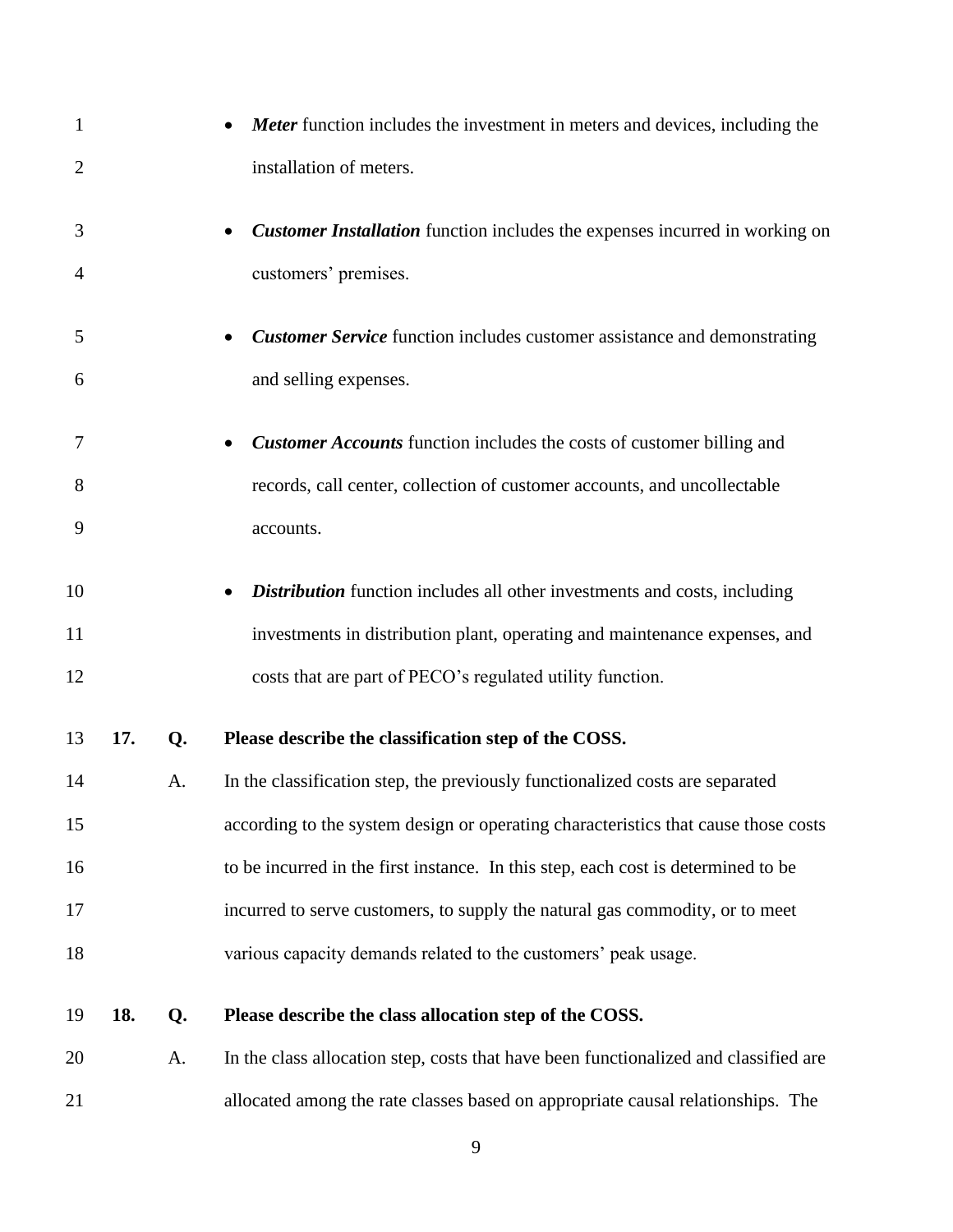allocation phase takes into account the design of the utility system and how it is operated; cost data derived from the utility's accounting records; and usage and load data both for the system overall and for specific customer classes. Based on analysis of the relationship between costs and the factors driving the need to incur such costs, each component of the revenue requirement is either directly assigned to a rate class or an allocator is selected to apportion that component among rate classes.

#### **19. Q. What does "direct assignment" mean?**

 A. The term "direct assignment" means identifying specific plant investments or specific expenses incurred exclusively to serve a specific customer or group of customers. Direct assignments reflect a direct causal connection between costs to serve and the customers being served. Therefore, if data are available to make a direct assignment, it is generally the preferred approach.

#### **20. Q. Are most plant and expenses directly assigned in a cost-of-service study?**

 A. No, most costs must be allocated. Utility service is generally provided to customers by facilities that are used, and expenses that are incurred, in common by all, or many, classes of customers. In addition, even in instances where it might be possible to associate specific physical facilities with particular customers, the detailed cost information needed to make a direct assignment may 20 not be reasonably available.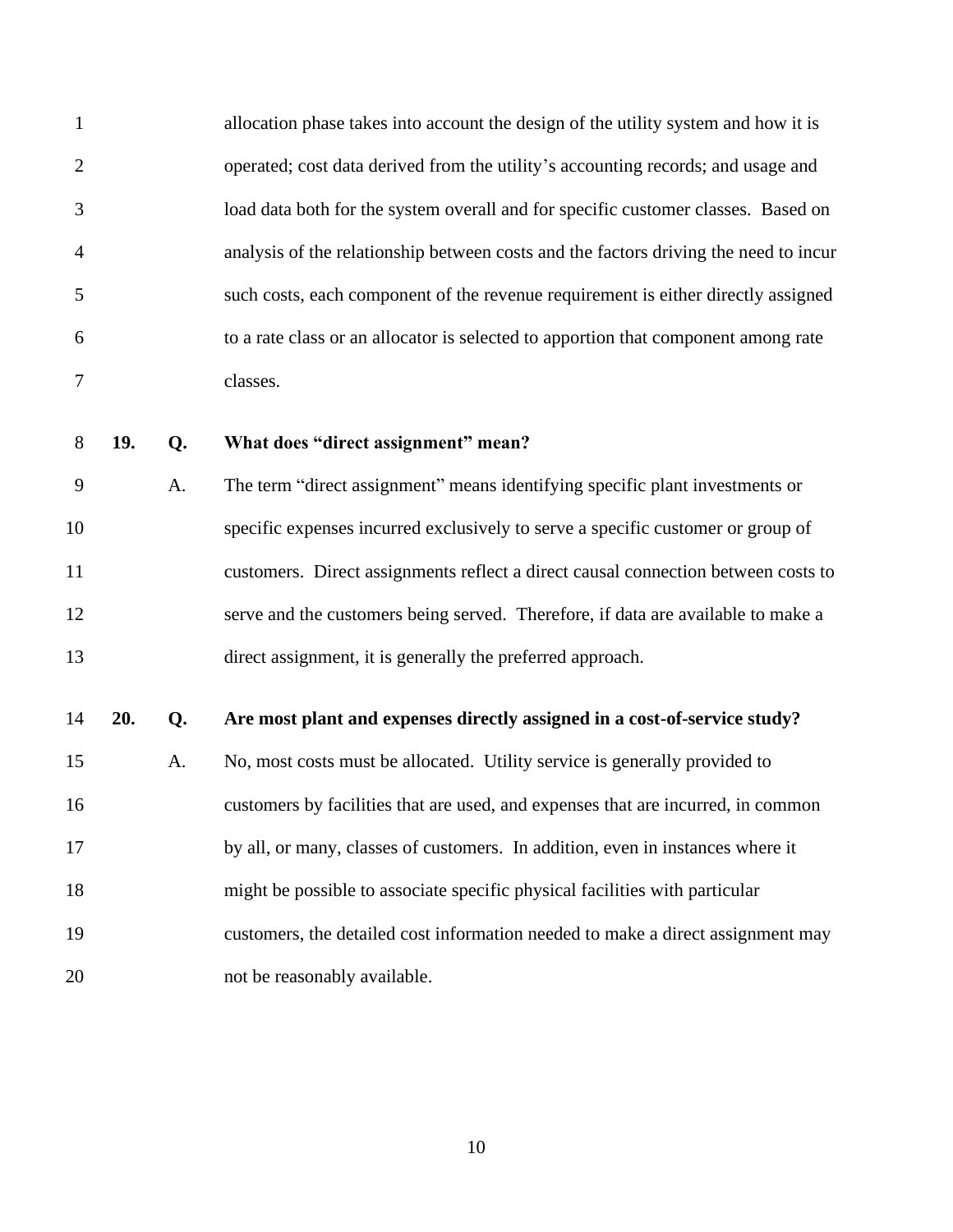| $\mathbf{1}$   | 21. | Q. | What is the role of allocation factors under the class allocation step of            |
|----------------|-----|----|--------------------------------------------------------------------------------------|
| $\overline{2}$ |     |    | PECO's COSS?                                                                         |
| 3              |     | A. | External and internal allocation factors are typically used to perform a cost-of-    |
| $\overline{4}$ |     |    | service study and, consequently, were employed in the Model.                         |
| 5              |     |    | An external allocation factor is a factor that is developed from an external source, |
| 6              |     |    | outside the cost-of-service model. Examples of external allocators are number of     |
| 7              |     |    | customers (CUST) and estimated design day send-out (DPKDAYS). PECO                   |
| 8              |     |    | Exhibit JD-6 shows the development of the external allocators.                       |
| 9              |     |    | An internal allocation factor is one that is developed within the cost-of-service    |
| 10             |     |    | model using other allocated line items. Internal allocators are based on some        |
| 11             |     |    | combination of external allocators, directly assigned costs and other internal       |
| 12             |     |    | allocators. For example, the allocator for property insurance costs is based on      |
| 13             |     |    | plant investment amounts assigned to components of the rate base. It is necessary    |
| 14             |     |    | to compute the rate base before property insurance costs can be assigned.            |
| 15             |     |    | Other examples of internal allocation factors include total operation and            |
| 16             |     |    | maintenance salaries and wages expense (SALWGES) and total gross gas                 |
| 17             |     |    | distribution plant (DISTPLT). PECO Exhibit JD-2, pages 18 - 22, shows the            |
| 18             |     |    | internally developed allocation factors.                                             |
| 19             | 22. | Q. | Have you changed any of the allocation methods used in PECO's 2020 gas               |
| 20             |     |    | base rate case COSS?                                                                 |
| 21             |     | A. | No. PECO is using the same basic allocation methods it employed in its 2020 gas      |
| 22             |     |    | base rate filing, including its continued use of the Average and Excess Demand       |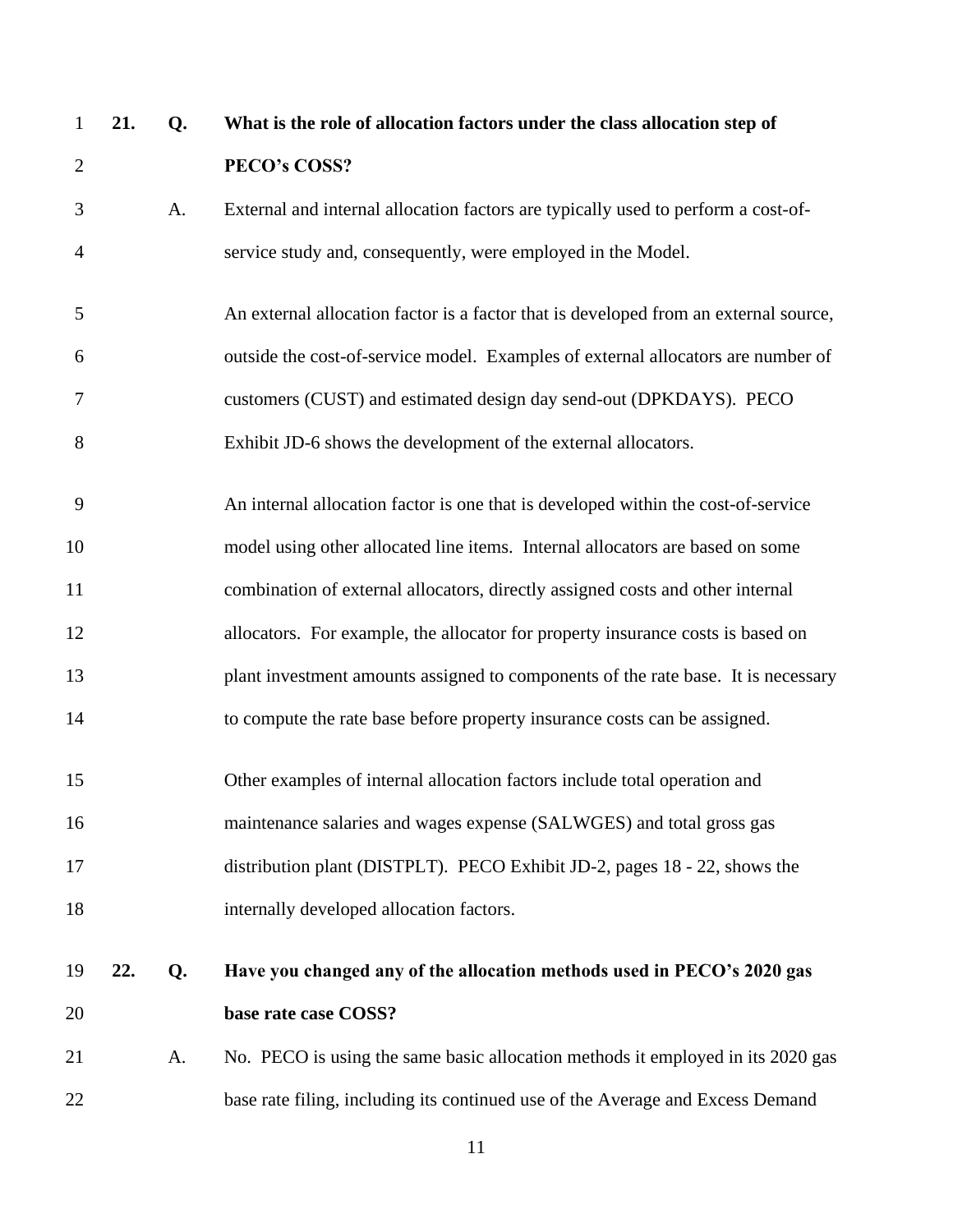| $\mathbf{1}$   |     |    | method to classify and allocate the costs of mains. However, PECO revised the      |
|----------------|-----|----|------------------------------------------------------------------------------------|
| $\overline{2}$ |     |    | development of certain inputs that are used in applying two of those basic         |
| 3              |     |    | allocation methods. First, PECO has revised the calculation of peak day demand     |
| $\overline{4}$ |     |    | used to allocate the costs of capacity needed to meet maximum system load          |
| 5              |     |    | requirements for the GR, GC, L and MV-F rate classes. Second, PECO has             |
| 6              |     |    | expanded the scope of the data used to develop allocation factors to allocate the  |
| $\tau$         |     |    | costs of service lines among customer classes. Each of these revisions is          |
| 8              |     |    | explained below.                                                                   |
| $\overline{9}$ | 23. | Q. | How has PECO calculated peak day demand to allocate maximum load                   |
| 10             |     |    | requirements for the GR, GC, L and MV-F rate classes in this case?                 |
| 11             |     | A. | To derive peak-day demand, PECO used the same basic procedure shown on page        |
| 12             |     |    | 48 of the National Association of Regulatory Utility Commissioners ("NARUC")       |
| 13             |     |    | Gas Distribution Rate Design Manual (NARUC Manual, June 1989 Edition),             |
| 14             |     |    | although PECO made a few relatively small modifications, which I will describe     |
| 15             |     |    | later. A copy of page 48 of the NARUC Manual is provided in PECO Exhibit JD-       |
| 16             |     |    | 7. In summary, the method shown in the NARUC Manual and employed by                |
| 17             |     |    | PECO calculates the correlation, for each rate class, between customers'           |
| 18             |     |    | temperature-sensitive usage and heating degree days. The correlation relationship  |
| 19             |     |    | is used to determine each rate class' peak-day demand based on the heating         |
| 20             |     |    | degree days for the system "design day." The design day is the twenty-four hour    |
| 21             |     |    | period of demand that PECO uses in its PGC filings as a basis for planning its gas |
| 22             |     |    | supply capacity requirements. Using the NARUC method, the peak-day usage           |
| 23             |     |    | and load factor are determined for each of the GR, GC, L and MV-F rate classes.    |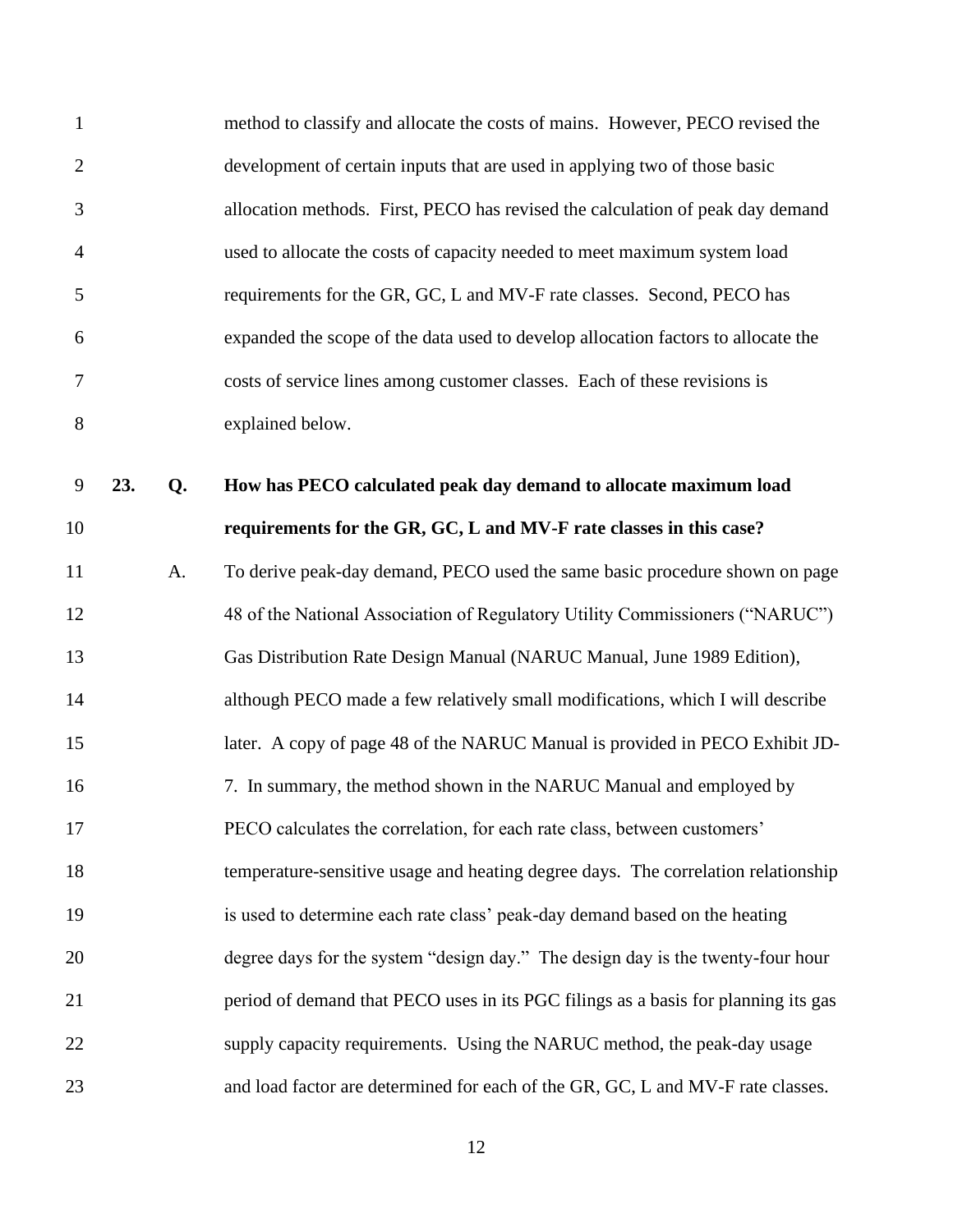PECO then calibrated the class-specific peak demands to match, in aggregate, the design-day requirement PECO uses for its PGC gas supply planning. The detailed calculations for the class peak-day demand determinations are provided in PECO Exhibit JD-6, p. 18. **24. Q. Please describe the modifications PECO made to the calculation method shown in the NARUC Manual.** A. PECO made three modifications to the method illustrated in the NARUC Manual. First, PECO used five-year average data to calculate the correlation of heating degree days and peak-day usage instead of relying on only one year's data, as the NARUC Manual shows. Using a broader experience band reduces the possibility 11 that contingencies occurring in a single year (such as COVID-related effects) could skew the results. The five-year period PECO selected includes data before 13 and after the onset of the COVID emergency. Second, the NARUC Manual uses a single month (January) to identify peak temperature-sensitive loads and uses what it calls "summer" usage to identify non-temperature-sensitive loads (without specifying what months are included in the summer period). PECO used an average of January and February usage (and customer counts) to identify peak temperature-sensitive loads in order to capture the period when coldest temperatures may occur in our area and used an average of July and August usage (and customer counts) to determine non-temperature-sensitive usage. Third, as I previously mentioned, PECO calibrated the aggregate class peak demands to the system design day peak demand it employs for gas supply capacity planning in its PGC filing. This step properly aligns the allocation of maximum load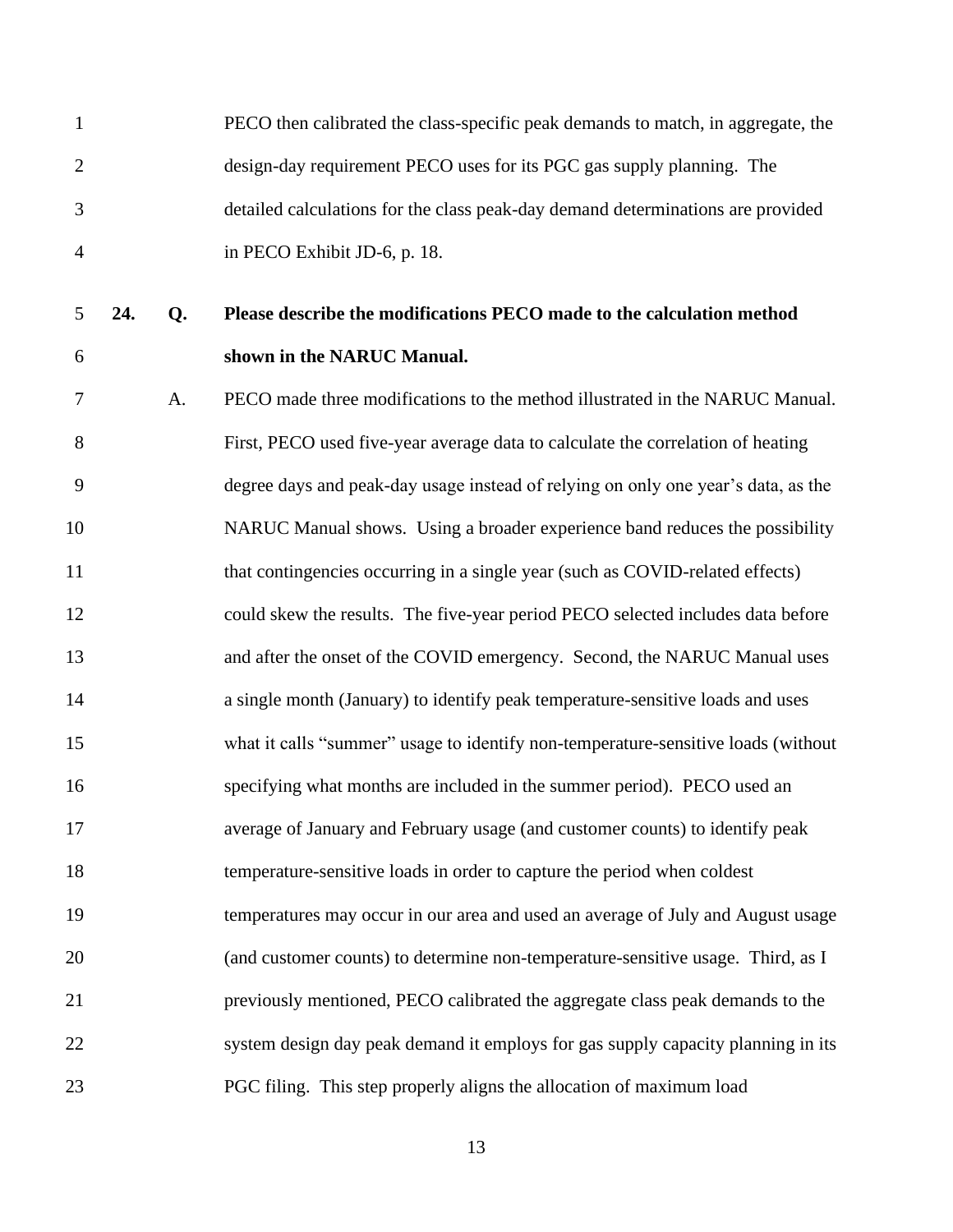requirements used to allocate distribution system costs with the maximum load requirements used for supply capacity planning.

#### **25. Q. Why is PECO using the modified NARUC method in this case?**

 A. In its 2020 gas rate case (as in its 2010 gas rate case), PECO obtained class demands directly from the design day peak requirements used in its most current PGC filing. However, the PGC data did not calculate peak day demand separately for the GR and GC classes nor did it separate Rate L customer usage from firm stand-by load. Therefore, PECO had to interpolate the separate class peak demands from the aggregate class demand data. PECO's prior approach drew criticism from the cost-of-service expert for the Office of Small Business Advocate, which PECO reviewed and carefully considered in preparing its COSS in this case. Although the prior method produced results that were reasonable for developing a COSS to be used as a guide in allocating class revenue increases, PECO recognized that the NARUC method, as modified by PECO, provides somewhat more precision in determining class peak demands and, for that reason, it made sense to adopt it for this case.

## **26. Q. Please explain the procedure PECO uses to develop its allocation of the costs of services.**

 A. Services connect a customer's service location to the Company's distribution mains. The original cost of services is recorded in FERC Account 380. PECO segregates the original cost of services by residential and non-residential customers, but does not further breakdown the non-residential services by customer classes. PECO allocates the cost of services among customer classes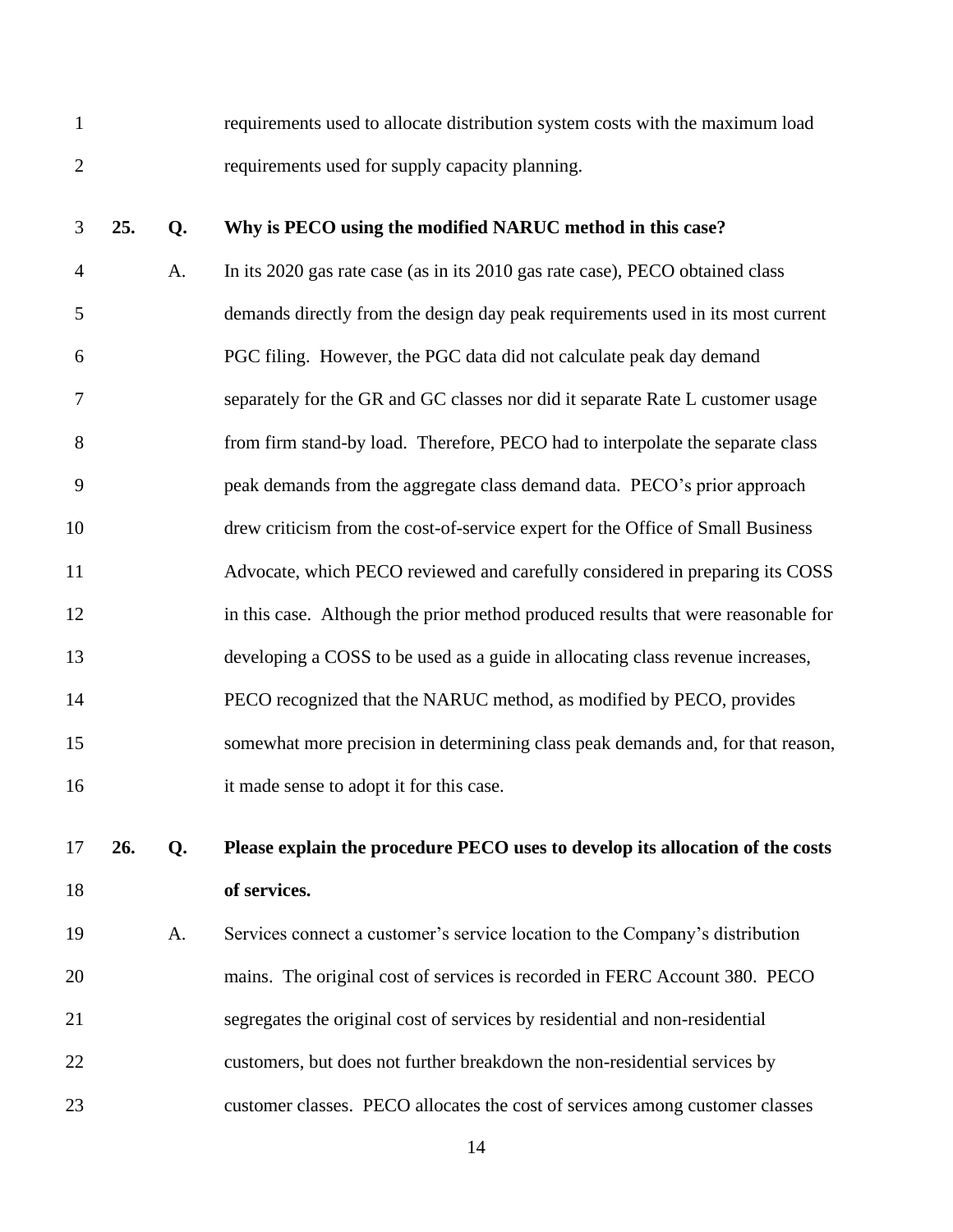| $\mathbf{1}$   |     |    | using the current cost of services. The cost per unit or "CPU" is calculated based     |
|----------------|-----|----|----------------------------------------------------------------------------------------|
| $\overline{2}$ |     |    | on the average cost of installing an individual service for residential and non-       |
| 3              |     |    | residential segments, that were incurred during the most recent historical five-year   |
| $\overline{4}$ |     |    | period. The CPU by segment is multiplied by the number of customers in the rate        |
| 5              |     |    | classes within each segment. The values calculated in this manner are used to          |
| 6              |     |    | develop class specific ratios, which are applied to the aggregate cost of services     |
| 7              |     |    | recorded in FERC Account 380 to determine the portion of the total original cost       |
| 8              |     |    | in FERC Account 380 to be allocated to each class. The development of the              |
| 9              |     |    | allocator used for services is shown on PECO Exhibit JD-6, page 8.                     |
| 10             | 27. | Q. | Please explain what portion of the data set PECO has revised for use in                |
| 11             |     |    | allocating the cost of services in this case.                                          |
| 12             |     | A. | PECO has only changed the data set it uses to calculate the CPU for the non-           |
| 13             |     |    | residential segment.                                                                   |
| 14             | 28. | Q. | By way of background, explain the data set PECO employs to calculate the               |
| 15             |     |    | CPU for the residential class.                                                         |
| 16             |     | A. | Most of the services on PECO's system, and most of the costs (approximately            |
| 17             |     |    | 80%) recorded in FERC Account 380, relate to residential services. As I noted          |
| 18             |     |    | above, PECO has not changed the data it uses to calculate the average CPU for          |
| 19             |     |    | the residential class, which consists of the costs incurred during the most recent     |
| 20             |     |    | five years to install residential services. The bulk of the data used to calculate the |
| 21             |     |    | residential CPU was obtained from "blanket" projects, although a small portion of      |
| 22             |     |    | residential services are installed pursuant to unique projects, which were also        |
| 23             |     |    | included in the calculation. Blanket projects are used to record a large number of     |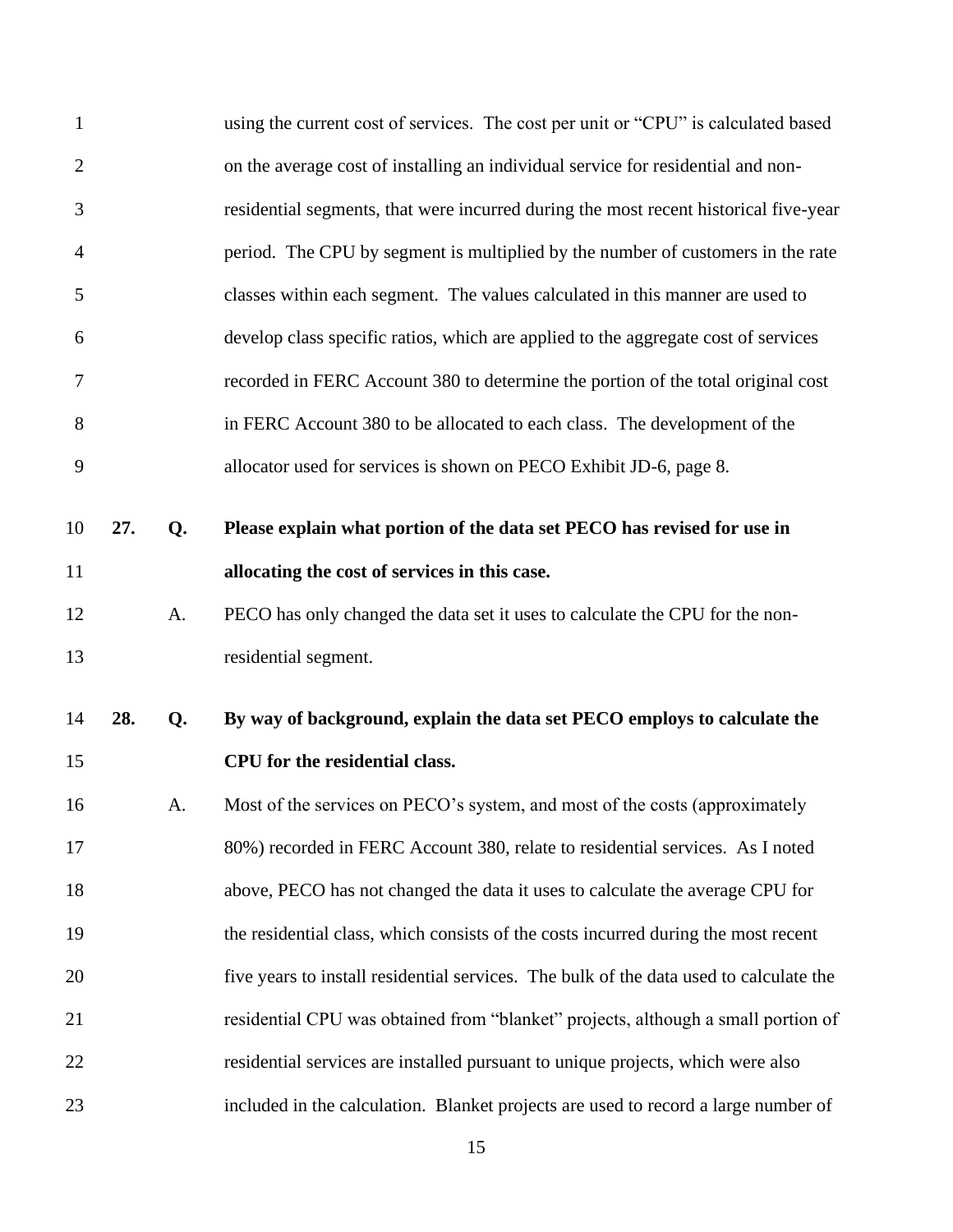| $\mathbf{1}$   |     |    | recurring plant additions that are all of a similar nature and are individually      |
|----------------|-----|----|--------------------------------------------------------------------------------------|
| $\overline{2}$ |     |    | relatively small in amount. Given the nature of those types of additions, it is      |
| 3              |     |    | impractical to create a unique project identification for each service installation. |
| $\overline{4}$ |     |    | PECO employs blanket projects for high-volume additions (such as services) that      |
| 5              |     |    | have a relatively low cost and are capable of being completed in less than thirty    |
| 6              |     |    | days.                                                                                |
| 7              | 29. | Q. | How has PECO changed the data set used to calculate the CPUs for non-                |
| 8              |     |    | residential classes?                                                                 |
| 9              |     | A. | In its 2020 gas rate case, PECO used only unique projects for a historical five-     |
| 10             |     |    | year period to calculate average CPUs for small commercial and industrial            |
| 11             |     |    | ("SC&I") customers and large commercial and industrial ("LC&I") customers,           |
| 12             |     |    | respectively. In this case, PECO is obtaining the data to calculate CPUs for all     |
| 13             |     |    | non-residential customer classes from both unique and blanket projects for           |
| 14             |     |    | commercial and industrial (C&I) services installed during the period 2017-2021.      |
| 15             |     |    | The inclusion of blanket projects furnishes a much more robust data set as the       |
| 16             |     |    | basis for calculating CPUs. Additionally, the approach used in this case achieves    |
| 17             |     |    | greater consistency with the data set used to calculate residential CPUs.            |
| 18             | 30. | Q. | What was the source of the data PECO used in its 2020 gas rate case to               |
| 19             |     |    | calculate SC&I and LC&I CPUs?                                                        |
| 20             |     | A. | In its 2020 gas rate case, PECO used only the costs of services that had been        |
| 21             |     |    | recorded for unique projects for the SC&I and LC&I classes, respectively. In         |
| 22             |     |    | preparing its COSS in this case, PECO determined that employing only unique          |
| 23             |     |    | projects imposed an unwarranted constraint on the data set that could be used to     |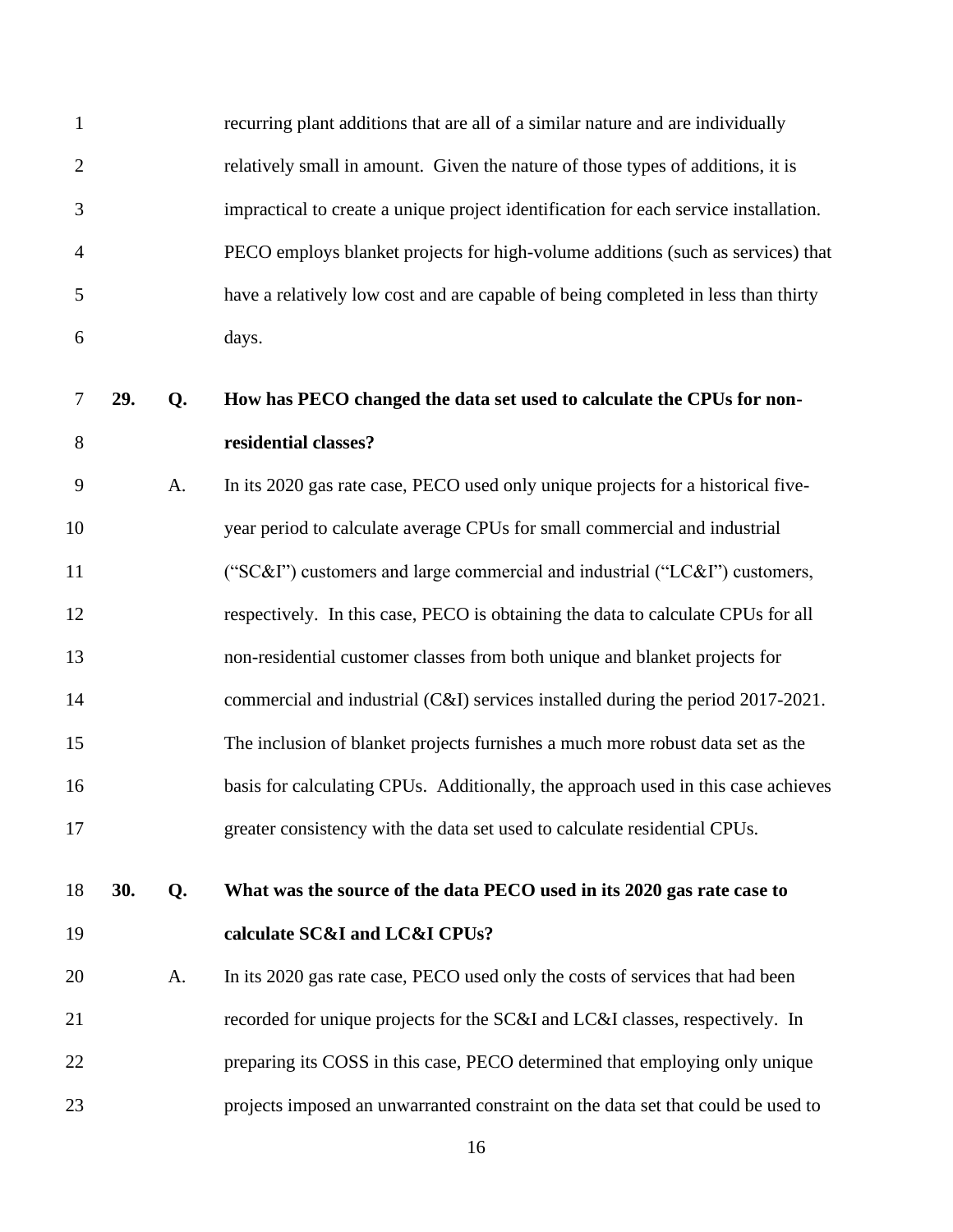| 15             |     |    | non-residential customers?                                                          |
|----------------|-----|----|-------------------------------------------------------------------------------------|
| 14             | 31. | Q. | Did PECO make any other changes in its allocation of the cost of services for       |
| 13             |     |    | calculation.                                                                        |
| 12             |     |    | noted above, this change provides a much more substantial data set for the CPU      |
| 11             |     |    | and blanket projects for non-residential customers for the 2017-2021 period. As I   |
| 10             |     |    | of all non-residential CPUs should be based on data obtained from both unique       |
| 9              |     |    | anomalous results for that class. Therefore, PECO determined that the calculation   |
| 8              |     |    | LC&I class were not statistically significant and, in fact, would produce           |
| 7              |     |    | historical five-year period was applied, the two observations that remained for the |
| 6              |     |    | projects. When the projects were properly classified and the most recent            |
| 5              |     |    | projects had been coded as LC&I projects but should have been coded as SC&I         |
| $\overline{4}$ |     |    | However, detailed analysis performed for this case revealed that several of those   |
| 3              |     |    | In its 2020 case, the LC&I data set included twenty-one unique projects.            |
| $\overline{2}$ |     |    | service installed during the entire 2017-2021 period included only two projects.    |
| $\mathbf{1}$   |     |    | calculate non-residential CPUs. In particular, the unique projects for the LC&I     |

 A. Yes, it did. As I explained above, the CPU was calculated in aggregate for the non-residential segment based on data obtained from unique and blanket projects for the non-residential segment. PECO used the same CPU for SC&I and LC&I customers, which was then multiplied by the number of customers in each rate class. Given the limited data set for LC&I services, there is not a statistically 21 valid basis to calculate a separate CPU for LC&I services. However, customers 22 in the Rate GR and Rate GC classes constitute 551,072 of PECO's 551,768 total customers and approximately 99% of the service costs recorded in FERC Account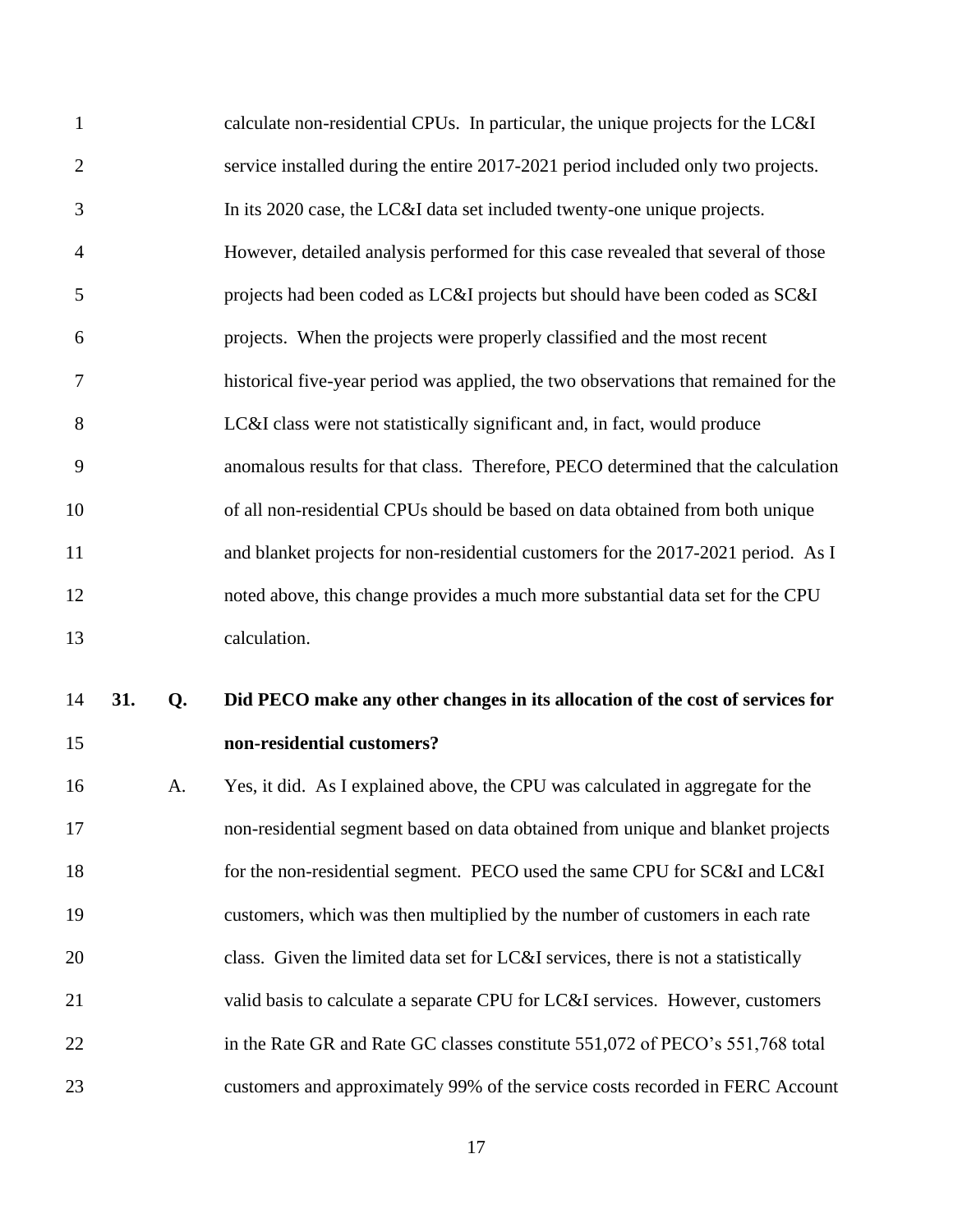| $\mathbf{1}$   |     |    | 380. Therefore, using the CPUs PECO calculated for residential and non-             |
|----------------|-----|----|-------------------------------------------------------------------------------------|
| $\overline{2}$ |     |    | residential segments, respectively, in the manner described above provides a        |
| 3              |     |    | reasonable basis for allocating total service costs among PECO's rate classes.      |
| $\overline{4}$ | 32. | Q. | Turning to the components of PECO's revenue requirement that are                    |
| 5              |     |    | assigned or allocated in the COSS, please explain what rate base consists of        |
| 6              |     |    | and how it affects the COSS.                                                        |
| 7              |     | A. | The rate base is the cost, net of accumulated depreciation, of PECO's investment    |
| 8              |     |    | in plant and other assets used to serve customers.                                  |
| 9              | 33. | Q. | What is PECO's total rate base and what are its major components?                   |
| 10             |     | A. | The total rate base amount employed in the COSS is \$2.88 billion (PECO Exhibit     |
| 11             |     |    | JD-1, line 46) and is derived from PECO Exhibit MJT-1, page 1.                      |
| 12             |     |    | For purposes of discussing how I functionalized, classified, and allocated the rate |
| 13             |     |    | base in the COSS and treated major rate base categories, I will refer to the        |
| 14             |     |    | following groupings of rate base items: production plant, storage plant,            |
| 15             |     |    | distribution plant, general plant, depreciation reserve, other rate base items and  |
| 16             |     |    | cash working capital.                                                               |
| 17             |     |    | <b>Production plant</b> represents the investment in LPG production assets which    |
| 18             |     |    | are used to meet design peak day and short-term needs of firm sales                 |
| 19             |     |    | customers. These assets have been functionalized to Production, classified to       |
| 20             |     |    | demand, and allocated among rate classes based on design peak day send-out.         |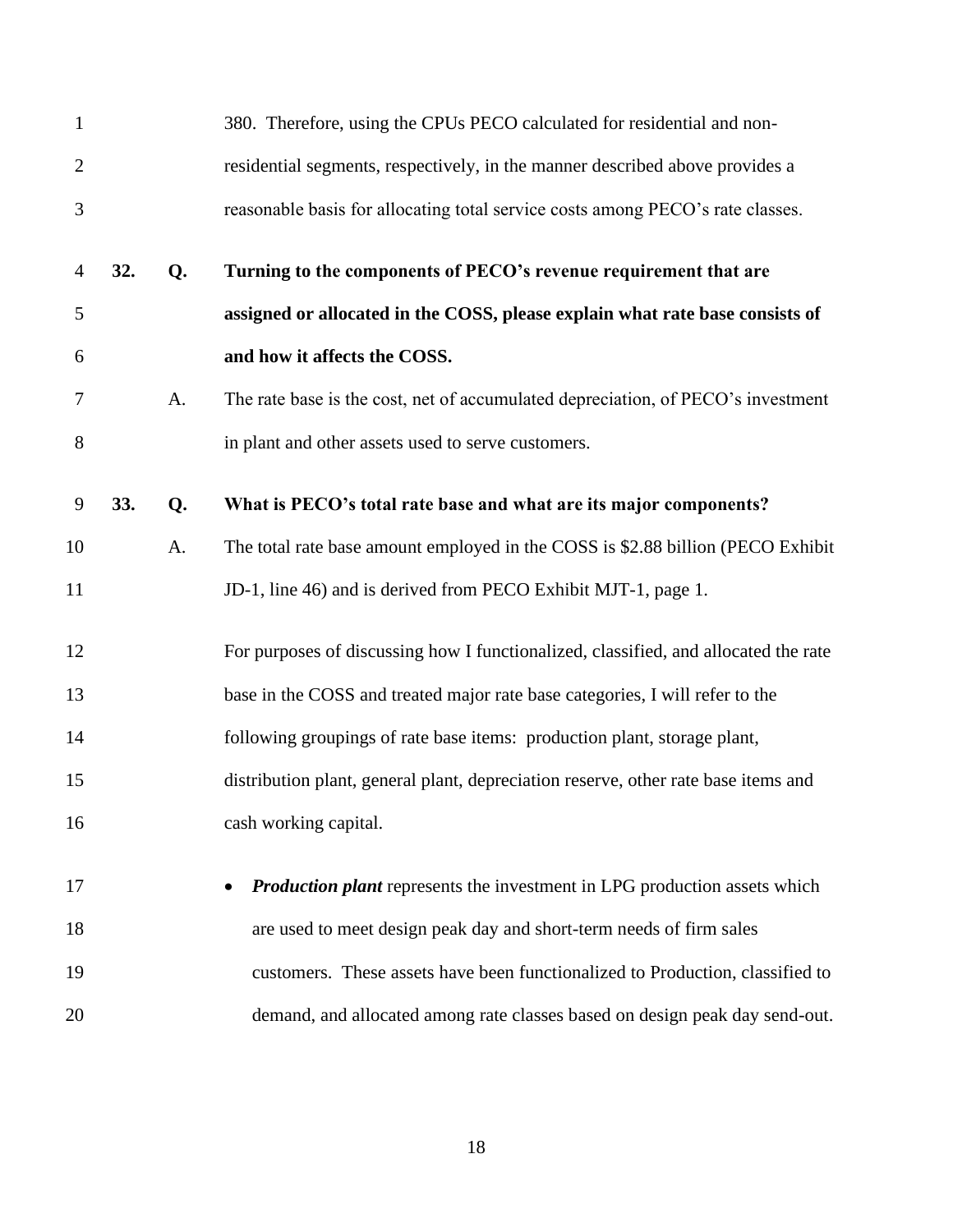| $\mathbf{1}$   | Storage plant represents the investment in LNG facilities which are used to         |
|----------------|-------------------------------------------------------------------------------------|
| $\overline{2}$ | meet design peak day and short-term needs of firm sales customers. These            |
| 3              | assets have been functionalized to Storage, classified to demand, and allocated     |
| $\overline{4}$ | among rate classes based on design peak day send-out.                               |
| 5              | <b>Distribution plant</b> comprises mains, services, meters and meter installation, |
| 6              | and other distribution plant. A description of each of those components is as       |
| 7              | follows:                                                                            |
| 8              | Mains were functionalized to Distribution and classified as capacity. A<br>$\circ$  |
| 9              | portion of mains costs was directly assigned. The balance of mains costs            |
| 10             | (approximately 99% of the total) was classified and allocated using the             |
| 11             | Average and Excess Demand method. In that method, the portion of                    |
| 12             | mains costs equal to the system average load factor is allocated among the          |
| 13             | rate classes based on their average daily deliveries (annual deliveries             |
| 14             | divided by 365 days). The balance of mains costs is allocated based on              |
| 15             | excess demand, which is the excess of design peak demand over average               |
| 16             | demand. The excess demand is allocated among rate classes in                        |
| 17             | proportion to each class' peak demand over its average demand (PECO                 |
| 18             | Exhibit JD-6, page 5). This method was used by PECO in its 2010 gas                 |
| 19             | base rate case (Docket R-2010-2161592), was recently approved by the                |
| 20             | Commission in PECO's 2020 gas base rate case (Docket R-2020-                        |
| 21             | 3018929), and has been recognized as an acceptable method by the                    |
| 22             | American Gas Association's Gas Rate Fundamentals, 1987 Edition.                     |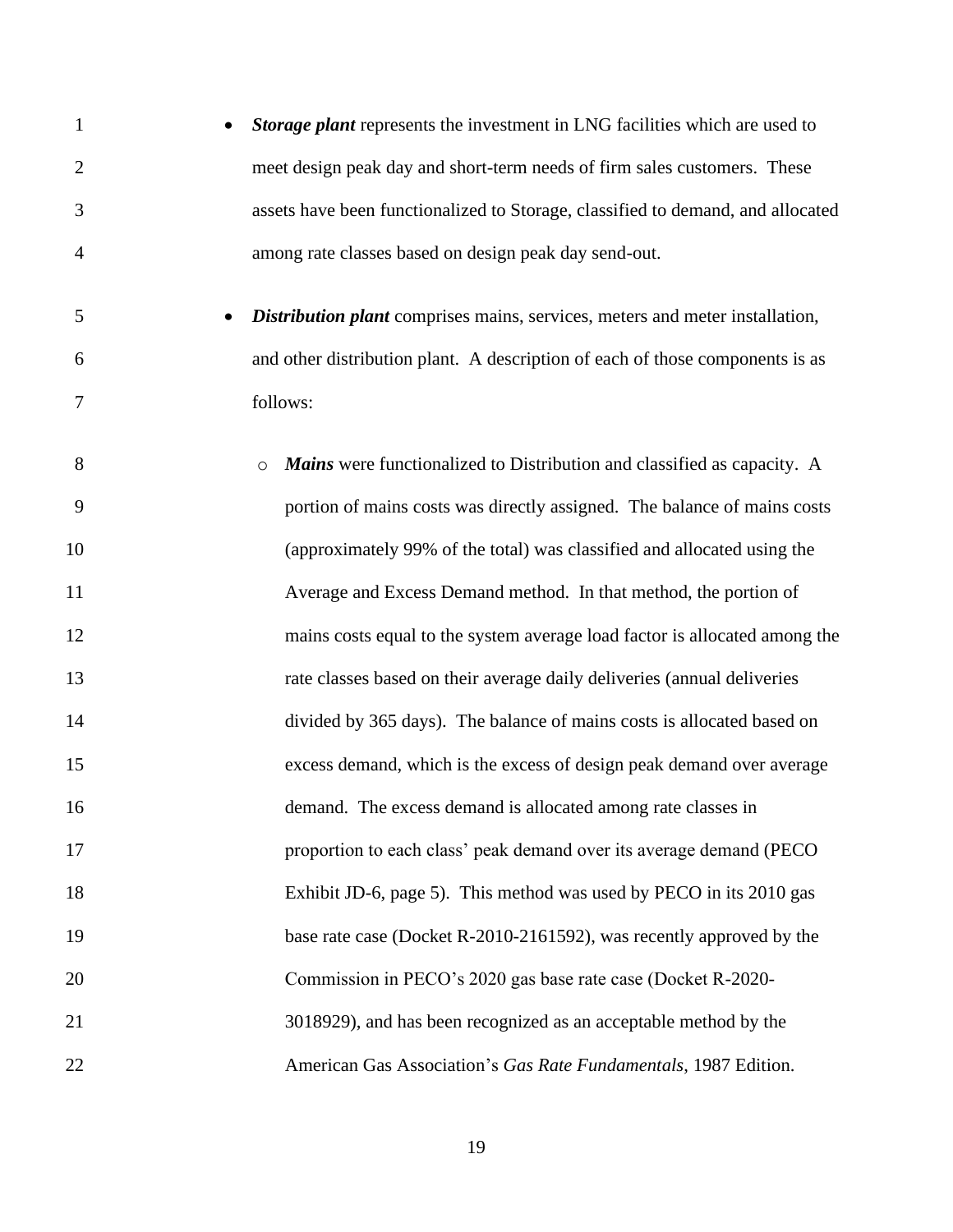| $\mathbf{1}$   | $\circ$             | Services are functionalized to their own category, classified as customer-          |
|----------------|---------------------|-------------------------------------------------------------------------------------|
| $\overline{2}$ |                     | related costs, and allocated among rate classes based on CPU calculations           |
| 3              |                     | and related ratios by class, that were described previously and are shown           |
| 4              |                     | in PECO Exhibit JD-6 at page 8.                                                     |
| 5              | $\circ$             | Meters and Meter installation includes assets that have been                        |
| 6              |                     | functionalized to their own category, classified as customer-related costs.         |
| 7              |                     | A portion of meter and meter installation costs was directly assigned.              |
| 8              |                     | The balance of meter and meter installation costs (approximately 99.8%)             |
| 9              |                     | of the total) was allocated among rate classes based on the average cost of         |
| 10             |                     | meters of each type for each rate class, as determined from the                     |
| 11             |                     | Company's records (PECO Exhibit JD-6, pages 7 and 9).                               |
| 12             | $\circlearrowright$ | <b>Other distribution plant</b> comprises primarily: (1) measuring and              |
| 13             |                     | regulating station equipment (" $M&R$ "), a portion of which was directly           |
| 14             |                     | assigned, and the balance of which was functionalized to Distribution,              |
| 15             |                     | classified as demand-related, and allocated among the rate classes based            |
| 16             |                     | on the mains allocation; and (2) land and land rights and structures and            |
| 17             |                     | improvements, which were functionalized to Distribution, classified as              |
| 18             |                     | demand-related, and allocated among rate classes based on distribution              |
| 19             |                     | plant (mains and measuring and regulating station equipment).                       |
| 20             |                     | <b>General plant</b> includes primarily structures and improvements, tools and shop |
| 21             |                     | and garage equipment. These assets were functionalized, classified, and             |
|                |                     |                                                                                     |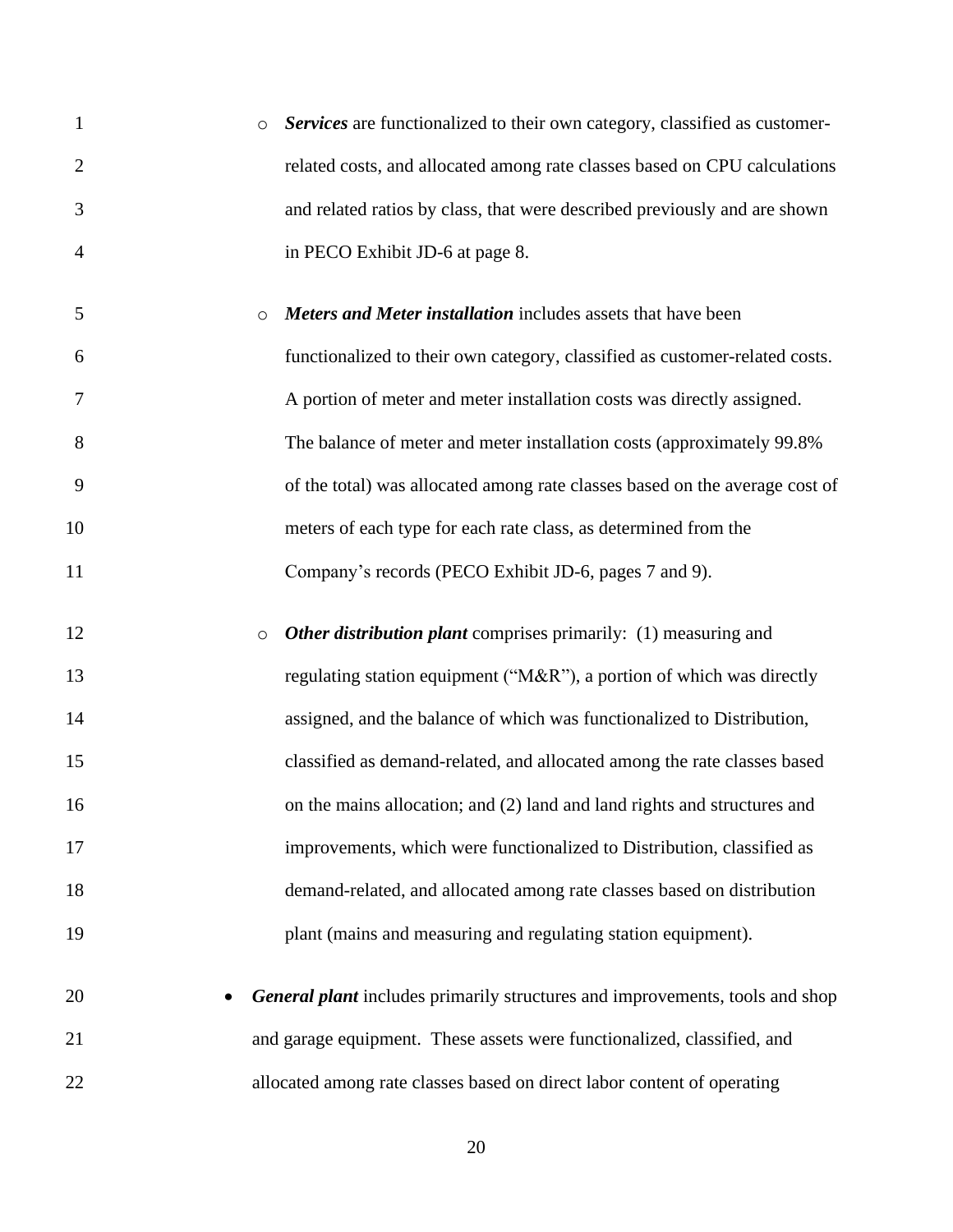| $\mathbf{1}$   | expenses, reflecting the nature of the assets and common cost-of-service                |
|----------------|-----------------------------------------------------------------------------------------|
| $\overline{2}$ | practice.                                                                               |
| 3              | Depreciation reserve was based on each asset account. Each component of                 |
| 4              | the depreciation reserve items was functionalized, classified, and allocated            |
| 5              | among rate classes in the same ratio as the related assets.                             |
| 6              | Other rate base items include primarily gas storage inventory, accumulated              |
| 7              | deferred income taxes ("ADIT"), common plant, customer deposits, customer               |
| 8              | advances, cash working capital and pension, which are discussed below.                  |
| 9              | Gas storage inventories are used to support the planned winter heating<br>$\circ$       |
| 10             | requirements of the Company's sales customers and the daily balancing                   |
| 11             | requirements of all its customers. Gas storage inventories were                         |
| 12             | functionalized and classified to commodity. The Company has identified                  |
| 13             | $2.3\%$ <sup>1</sup> of its storage activity that relates to the daily balancing of its |
| 14             | transportation service customers (PECO Exhibit JD-6, page 6).                           |
| 15             | Therefore, 2.3% of PECO's gas storage inventory costs were allocated                    |
| 16             | among its transportation rate classes based on their annual volumes. The                |
| 17             | remainder of the Company's storage activity was allocated among the                     |
| 18             | firm sales rate classes based on the average excess of their winter                     |
| 19             | (November-March) gas volumes over their average annual volumes.                         |

<sup>&</sup>lt;sup>1</sup> This value was approved by the Commission as part of the Company's most recent PGC proceeding at Docket No. R-2021-3025629.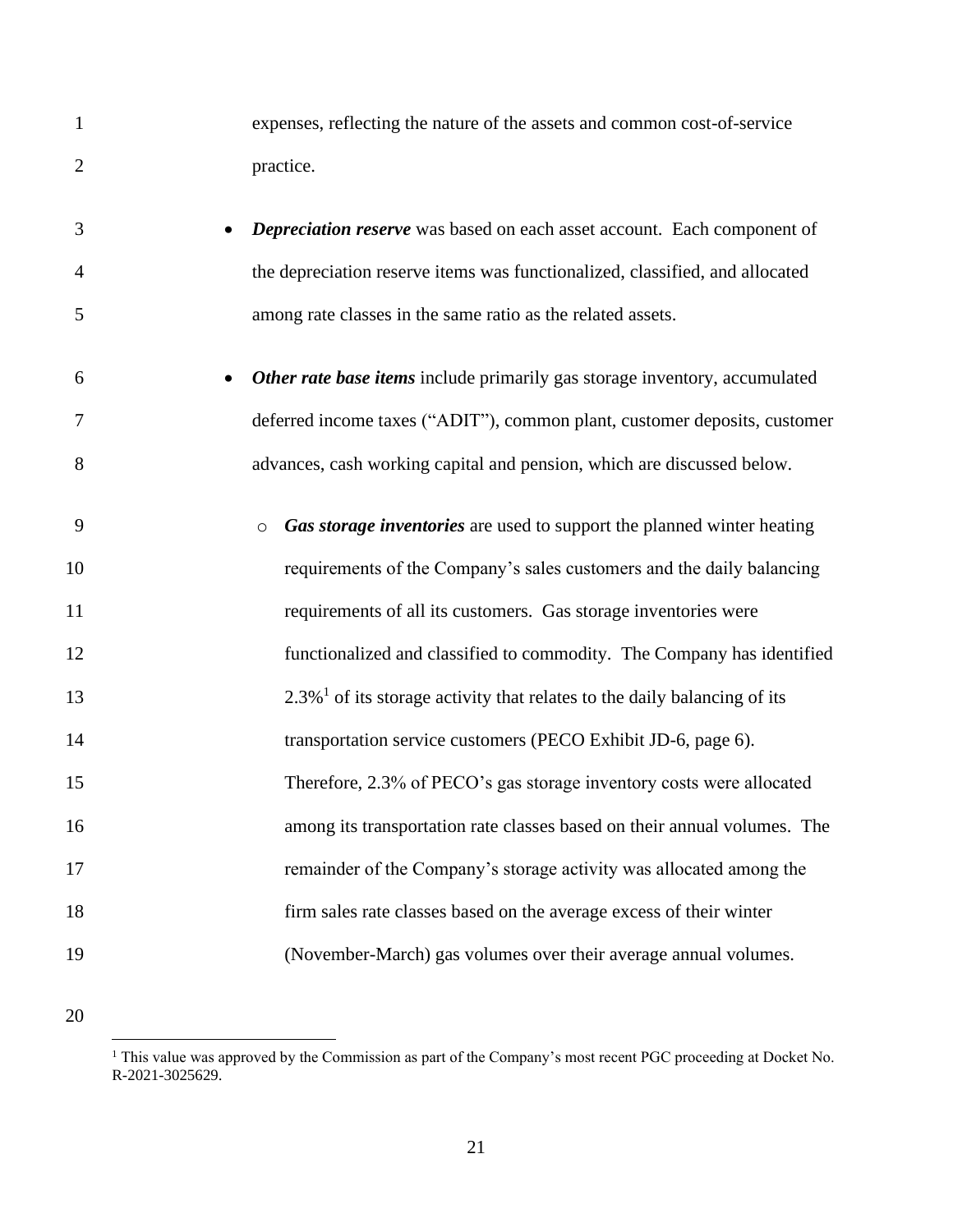| $\mathbf{1}$   |     |    | <b>ADIT</b> refers to tax liabilities that are deferred as a result of accelerated   |
|----------------|-----|----|--------------------------------------------------------------------------------------|
| $\overline{2}$ |     |    | depreciation and includes "excess" ADIT that has been removed from the               |
| 3              |     |    | ADIT account and recorded as a regulatory liability. Those ADIT                      |
| 4              |     |    | liabilities were functionalized, classified, and allocated among rate classes        |
| 5              |     |    | in proportion to plant in service.                                                   |
| 6              |     |    | <b>Common plant</b> contains assets similar to those customarily found in<br>$\circ$ |
| 7              |     |    | general plant, and therefore, was functionalized, classified, and allocated          |
| 8              |     |    | among rate classes based on direct labor content of operating expenses.              |
| 9              |     |    | Customer deposits and customer advances were directly assigned to rate<br>$\circ$    |
| 10             |     |    | classes based on information from the Company's records (PECO Exhibit                |
| 11             |     |    | JD-6, page 14).                                                                      |
| 12             |     |    | Cash working capital represents PECO's need for cash to keep the<br>$\circ$          |
| 13             |     |    | business running until revenues are collected to pay the costs of providing          |
|                |     |    |                                                                                      |
| 14             |     |    | services. Cash working capital was calculated based on the results of the            |
| 15             |     |    | lead-lag study prepared by Mr. Trzaska and described in PECO Statement               |
| 16             |     |    | No. 3. Payroll and pension-related cash working capital were allocated               |
| 17             |     |    | based on labor; commodity-related cash working capital was directly                  |
| 18             |     |    | assigned to commodity.                                                               |
| 19             | 34. | Q. | What are the other major categories of PECO's costs?                                 |
| 20             |     | A. | The major categories in PECO's cost-of-service are:                                  |
| 21             |     |    | Production costs;                                                                    |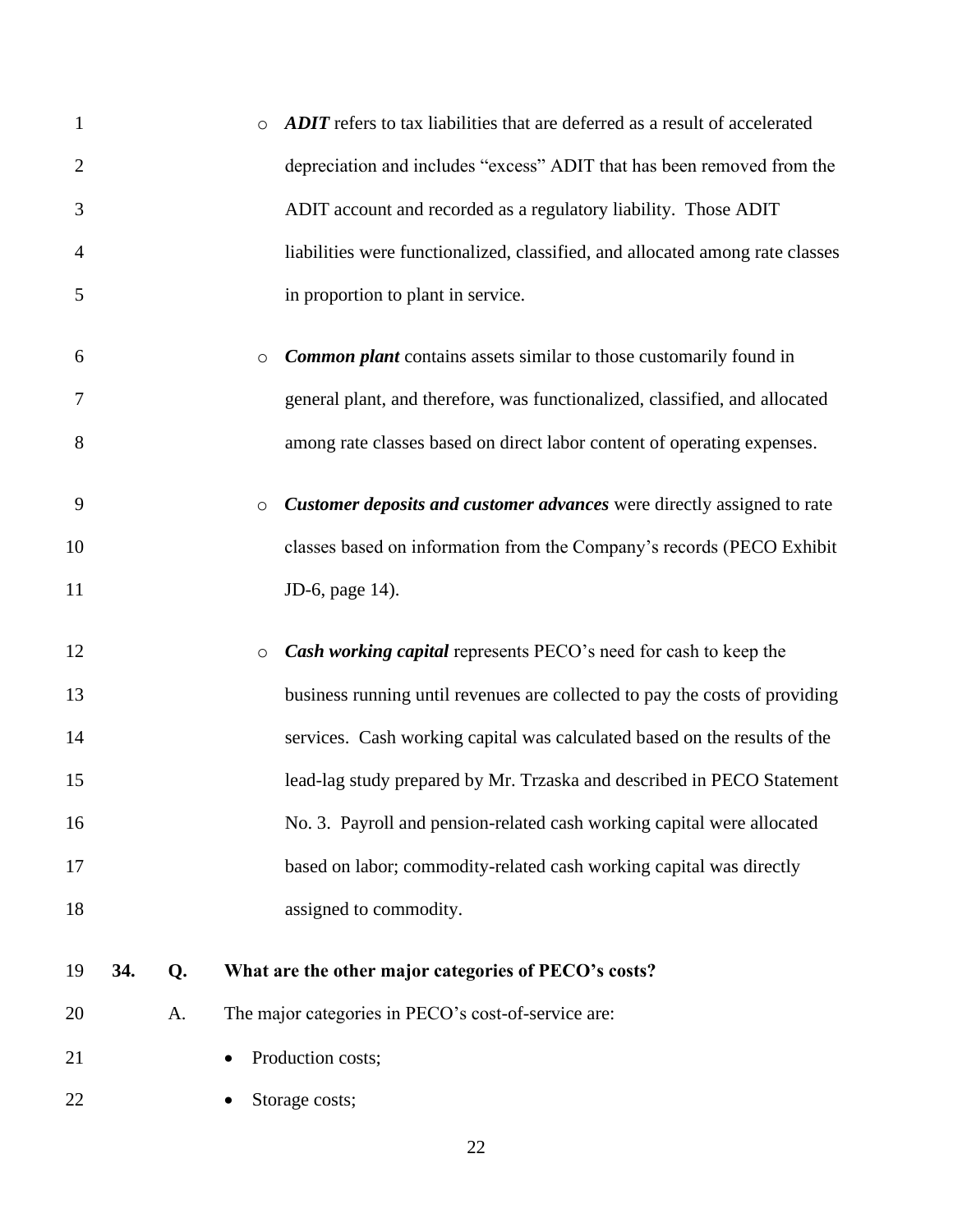| $\mathbf{1}$   |     |    | Distribution costs;                                                                  |
|----------------|-----|----|--------------------------------------------------------------------------------------|
| $\overline{2}$ |     |    | Customer accounts and customer service expenses;                                     |
| 3              |     |    | Administrative and general expenses;                                                 |
| 4              |     |    | Depreciation and amortization expense;                                               |
| 5              |     |    | Taxes other than income taxes; and                                                   |
| 6              |     |    | Income taxes.                                                                        |
| 7              | 35. | Q. | In determining how you would treat these expenses in PECO's COSS, was                |
| 8              |     |    | there any other important category of costs that you considered?                     |
| 9              |     | A. | Yes, labor costs affect some cost categories. Consequently, certain cost             |
| 10             |     |    | categories are allocated based on the direct labor costs. For example,               |
| 11             |     |    | Administrative & General Salaries, Account 920, is allocated among rate classes      |
| 12             |     |    | based on the direct labor costs. In order to develop such labor cost allocators, the |
| 13             |     |    | direct labor costs included in each expense account were obtained from data          |
| 14             |     |    | assembled by Mr. Trzaska.                                                            |
| 15             | 36. | Q. | What costs are included in PECO's production costs and how were these                |
| 16             |     |    | costs functionalized, classified, and allocated among the rate classes?              |
| 17             |     | A. | Production costs include costs related to operating and maintaining of LPG           |
| 18             |     |    | production assets and natural gas operating costs. Costs related to LPG              |
| 19             |     |    | production have been functionalized to Production, classified to demand, and         |
| 20             |     |    | allocated among rate classes based on design peak day send-out.                      |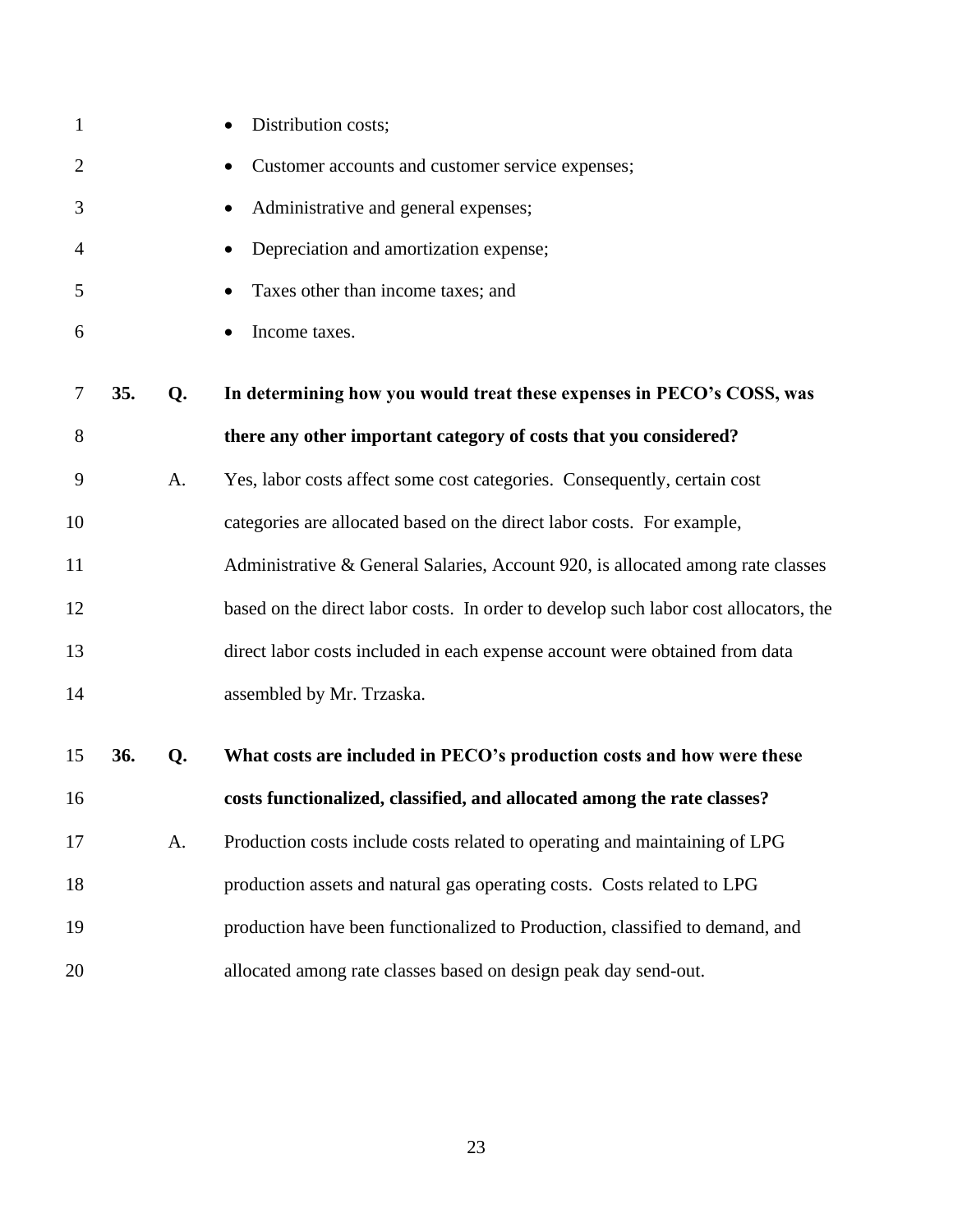| $\mathbf{1}$   | 37. | Q. | What costs are included in PECO's storage costs and how were these costs           |
|----------------|-----|----|------------------------------------------------------------------------------------|
| $\mathfrak{2}$ |     |    | functionalized, classified, and allocated among the rate classes?                  |
| 3              |     | A. | Storage costs are the costs of operating PECO's LNG facilities, which PECO         |
| $\overline{4}$ |     |    | maintains to meet the design peak day and short-term needs. Therefore, these       |
| 5              |     |    | costs were functionalized to Storage, classified as demand, and allocated among    |
| 6              |     |    | rate classes based on design peak day send-out.                                    |
| $\tau$         | 38. | Q. | What costs are included in PECO's distribution costs and how were these            |
| 8              |     |    | costs functionalized, classified, and allocated among the rate classes?            |
| 9              |     | A. | Most of PECO's distribution costs are the costs of operating and maintaining       |
| 10             |     |    | PECO's mains, services, and meters, i.e., the gas delivery system. Some of these   |
| 11             |     |    | costs are functionalized to distribution and some to their own categories. To the  |
| 12             |     |    | extent possible, costs were directly assigned. The balance of the costs of         |
| 13             |     |    | operating and maintaining PECO's gas delivery system was analyzed to               |
| 14             |     |    | determine which assets they were incurred to operate or maintain, and were         |
| 15             |     |    | functionalized, classified, and allocated among rate classes in the same manner as |
| 16             |     |    | the assets they were incurred to operate or maintain. In addition to the costs of  |
| 17             |     |    | operating and maintaining PECO's gas delivery system, distribution costs include:  |
| 18             |     |    | Customer installation expenses include field investigations for odors, high        |
| 19             |     |    | bill complaints, and potential and actual energy theft, and were allocated         |
| 20             |     |    | based on number of customers; and                                                  |
| 21             |     |    | Other Operating and Maintenance expenses were allocated in proportion to           |
| 22             |     |    | total distribution plant.                                                          |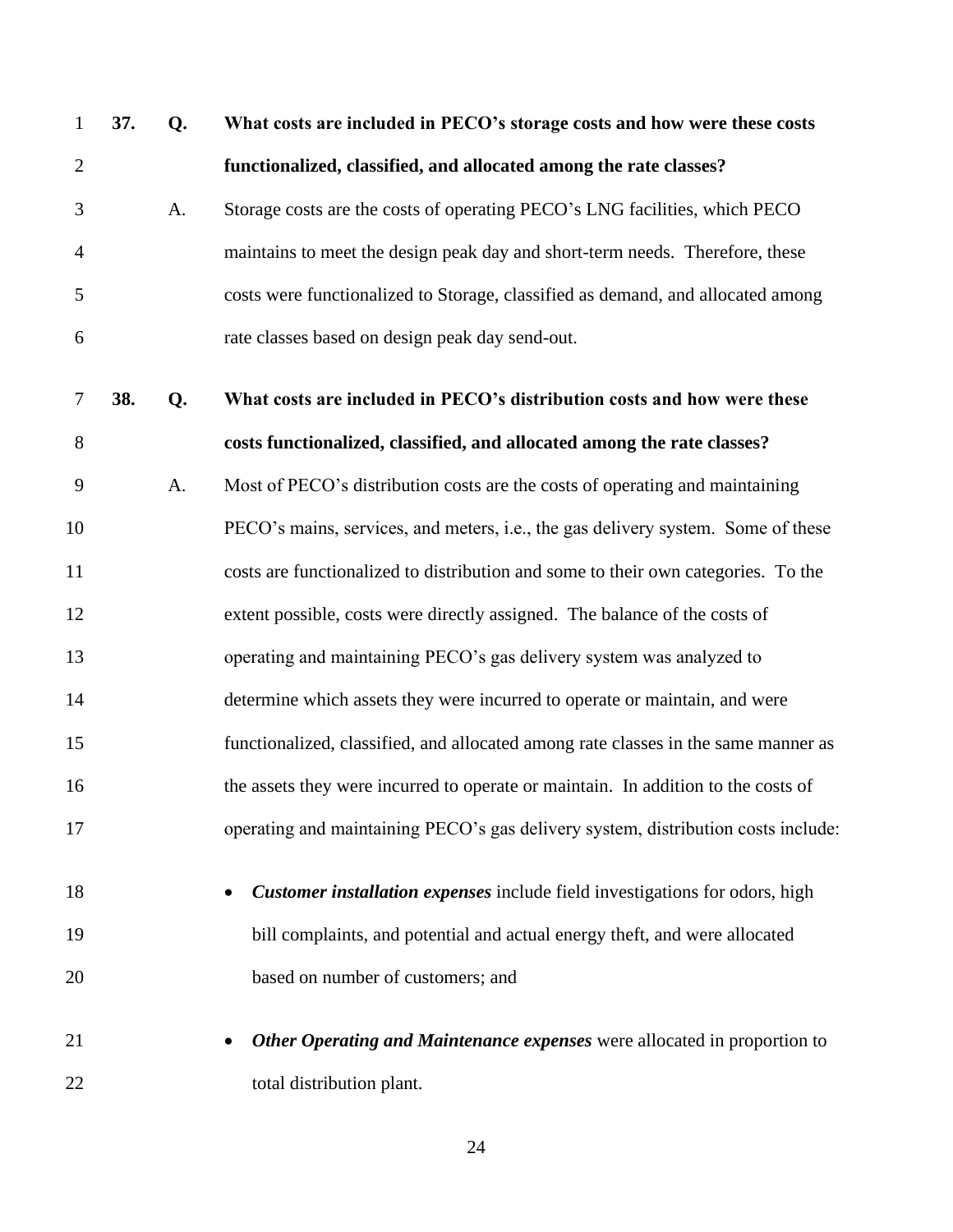**39. Q. What costs were included in PECO's customer accounts and customer service costs and how were these costs functionalized, classified, and allocated among the rate classes?**  A. PECO's customer accounts and customer service costs include meter reading expenses, customer records and collection expenses, uncollectible accounts expense, miscellaneous customer accounts expense, customer assistance expense, and demonstrating and selling expense. • *Meter reading expenses* were functionalized to Customer Accounts, classified to the customer category, and allocated among rate classes based on the number of customers. • *Customer records and collection expenses* include activities for billing, call center, payments processing, recoveries, and support for CAP customers. These costs were functionalized to Customer Accounts and classified to the customer category. The account was analyzed in detail to identify the activities included and each activity was allocated among the rate classes using an appropriate basis. For example, the costs of bill activities were allocated based on customer counts, and call center costs were allocated based 18 on a study of calls over a twelve-month period (PECO Exhibit JD-6, page 10). A single customer allocation could not be used because some costs are specific to residential customers while others are specific to commercial and industrial customers. Therefore, a weighted allocator, based upon the analysis discussed above, was used for this account.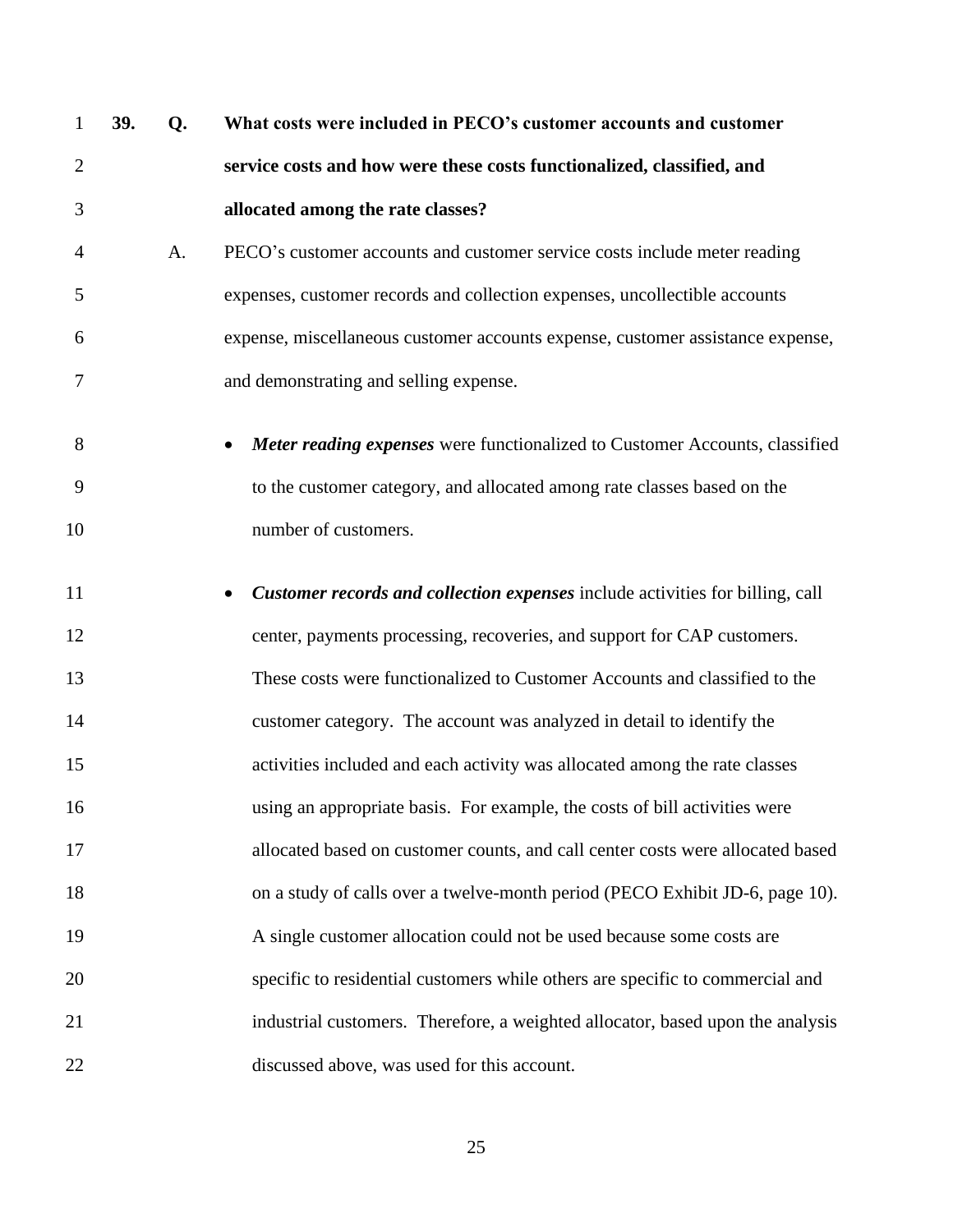| 1              |     |    | <b>Uncollectible accounts expense</b> , or bad debt expense, was classified to the |
|----------------|-----|----|------------------------------------------------------------------------------------|
| $\overline{2}$ |     |    | customer category. A portion of this amount was determined to be related to        |
| 3              |     |    | Pre-Program Arrearages and was directly assigned to residential customers.         |
| $\overline{4}$ |     |    | The balance of the expense was allocated among rate classes based on the           |
| 5              |     |    | Company's write-off experience over a historical five-year period (2017-           |
| 6              |     |    | 2021) (PECO Exhibit JD-6, page 13).                                                |
| 7              |     |    | Miscellaneous customer accounts expenses were functionalized to Customer           |
| 8              |     |    | Accounts and classified to the customer category. These expenses include           |
| 9              |     |    | primarily IT support costs and communication and marketing costs. Those            |
| 10             |     |    | costs were allocated among rate classes based on number of customers.              |
| 11             |     |    | Customer assistance expense comprises expenses incurred for the Low                |
| 12             |     |    | Income Usage Reduction Program ("LIURP"). The associated costs were                |
| 13             |     |    | directly assigned to residential customers (PECO Exhibit JD-6, page 11).           |
| 14             |     |    | Demonstrating and selling expense includes expenses incurred in                    |
| 15             |     |    | demonstrating activities. The expense was functionalized to Customer               |
| 16             |     |    | Accounts, classified to the customer category, and directly assigned to            |
| 17             |     |    | different customer classes based on the Company's records (PECO Exhibit            |
| 18             |     |    | JD-6, page 11).                                                                    |
| 19             | 40. | Q. | How were administrative and general expenses functionalized, classified, and       |
| 20             |     |    | allocated among rate classes?                                                      |
| 21             |     | A. | Administrative and general ("A&G") costs include administrative and general        |
| 22             |     |    | salaries, office supplies and expenses, outside services, injuries and damages,    |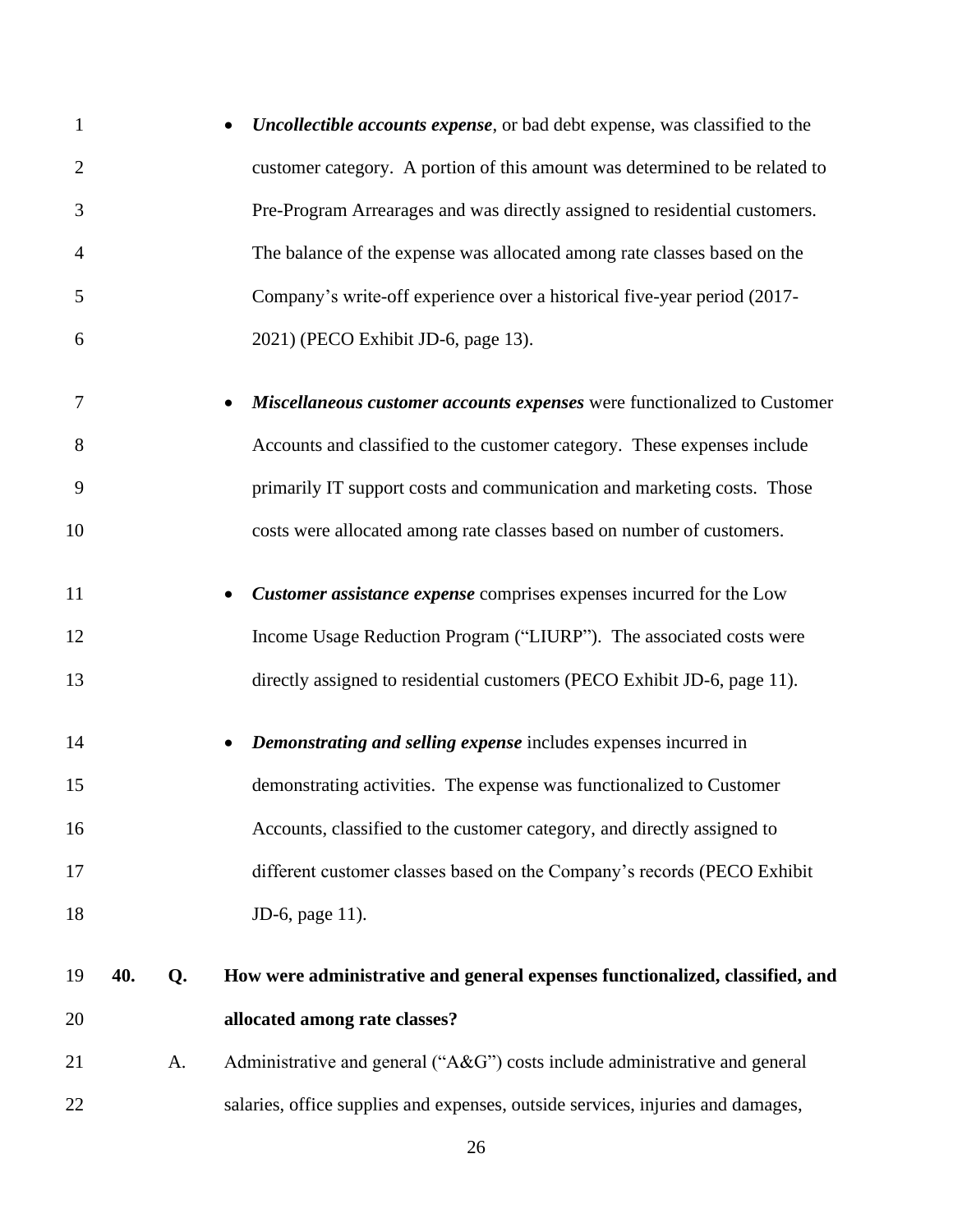| $\mathbf{1}$   |     |    | employee benefits, property insurance costs, regulatory commission expenses,         |
|----------------|-----|----|--------------------------------------------------------------------------------------|
| $\overline{2}$ |     |    | miscellaneous general expenses, and maintenance of general plant.                    |
| 3              |     |    | Except for items discussed immediately below, A&G costs are related to labor         |
| 4              |     |    | costs and therefore were functionalized, classified, and allocated among rate        |
| 5              |     |    | classes in the same ratio as direct labor content.                                   |
| 6              |     |    | <b>Property insurance costs</b> were functionalized, classified, and allocated among |
| 7              |     |    | rate classes in the same ratio as plant in service.                                  |
| 8              |     |    | Regulatory commission expenses were functionalized, classified, and                  |
| 9              |     |    | allocated among rate classes in proportion to claimed revenue.                       |
| 10             |     |    | Maintenance of general plant expenses were functionalized, classified, and           |
| 11             |     |    | allocated among rate classes in the same ratio as general plant in service.          |
| 12             | 41. | Q. | How was depreciation expense functionalized, classified, and allocated               |
| 13             |     |    | among the rate classes?                                                              |
| 14             |     | A. | Depreciation and amortization expenses were derived from PECO Exhibit CF-3,          |
| 15             |     |    | sponsored by Ms. Caroline Fulginiti, and PECO Exhibit No. MJT-1, sponsored by        |
| 16             |     |    | Mr. Michael J. Trzaska, which show depreciation expense by plant account. Each       |
| 17             |     |    | component of depreciation/amortization expense was functionalized, classified,       |
| 18             |     |    | and allocated among rate classes in the same ratio as the related assets.            |
| 19             | 42. | Q. | How was Manufactured Gas Plant remediation expense functionalized,                   |
| 20             |     |    | classified, and allocated among the rate classes?                                    |
| 21             |     | A. | Manufactured Gas Plant ("MGP") expense is the normalized level of expense for        |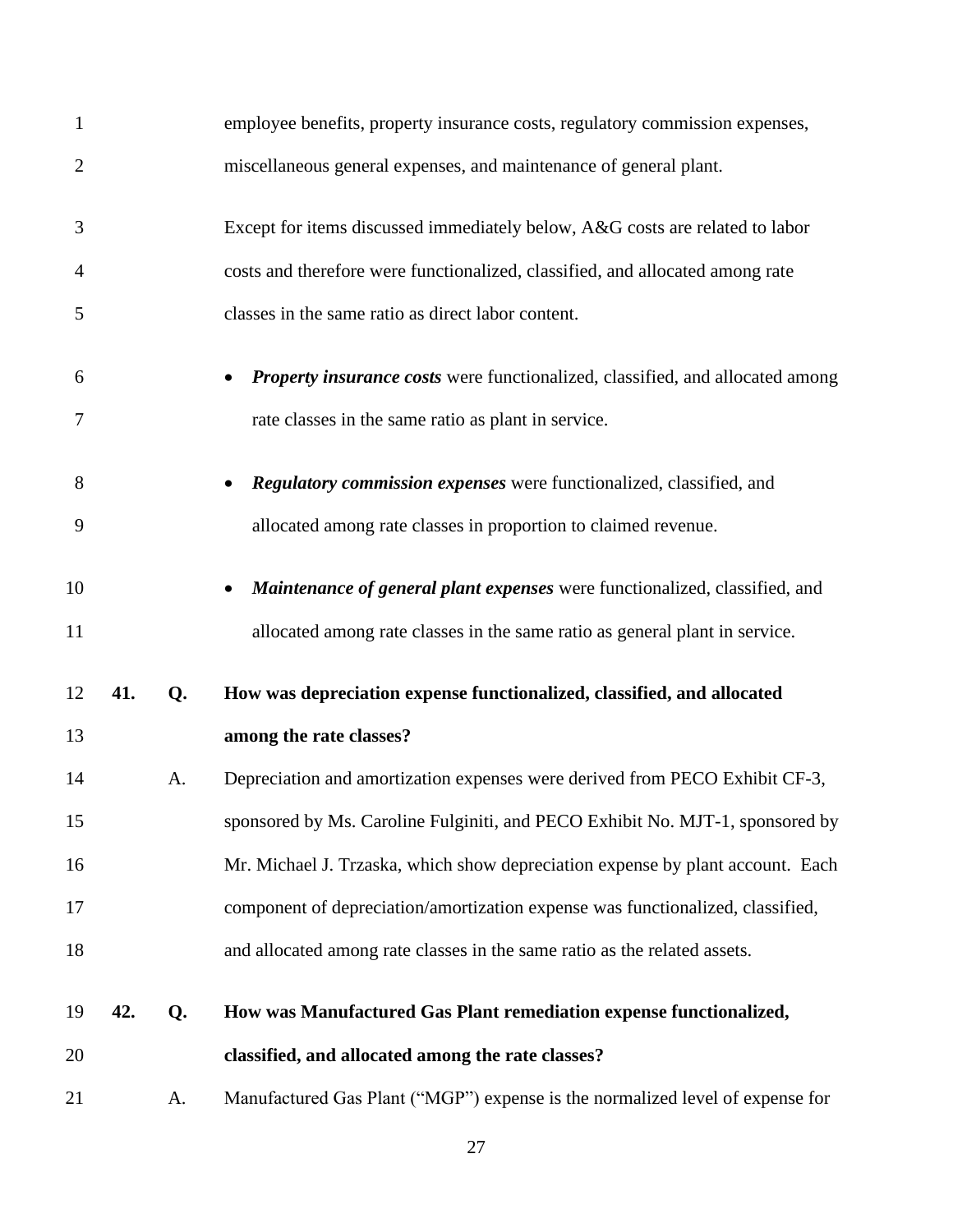| $\mathbf{1}$   |     |    | remediating former MGP sites in the Company's service territory. This cost was   |
|----------------|-----|----|----------------------------------------------------------------------------------|
| $\overline{2}$ |     |    | allocated among rate classes based on annual gas throughput volumes.             |
| 3              | 43. | Q. | How was Safe & Efficient Heating Program expense functionalized,                 |
| $\overline{4}$ |     |    | classified, and allocated among the rate classes?                                |
| 5              |     | A. | Qualifying low-income customers that participate in PECO's Commission-           |
| 6              |     |    | approved Safe & Efficient Heating Program ("SEHP") are eligible to receive, at   |
| 7              |     |    | no cost to them, various measures designed to improve the efficiency and safety  |
| $8\,$          |     |    | of natural gas heating in their homes. The costs PECO incurs to administer and   |
| 9              |     |    | implement this program were directly assigned to the residential class.          |
| 10             | 44. | Q. | How were taxes other than income taxes functionalized, classified, and           |
| 11             |     |    | allocated among the rate classes?                                                |
| 12             |     | A. | Taxes other than income tax include payroll-related taxes, Public Utility Realty |
| 13             |     |    | Tax Act ("PURTA") taxes, local use taxes, and real estate taxes. Payroll-related |
| 14             |     |    | taxes were functionalized, classified, and allocated among rate classes based on |
| 15             |     |    | direct labor expenses. PURTA taxes and real estate taxes were allocated based on |
| 16             |     |    | total plant in service, and local use taxes based on claimed revenue.            |
| 17             | 45. | Q. | How was income tax expense functionalized, classified, and allocated among       |
| 18             |     |    | rate classes?                                                                    |
| 19             |     | A. | Income tax expense was calculated on the basis of revenue at present rates using |
| 20             |     |    | the same methodology employed by Mr. Trzaska in PECO Exhibit MJT-1,              |
| 21             |     |    | Schedule D-18. Income tax expense was functionalized, classified, and allocated  |
| 22             |     |    | among rate classes based on plant other than Regulatory Asset Programs M-1,      |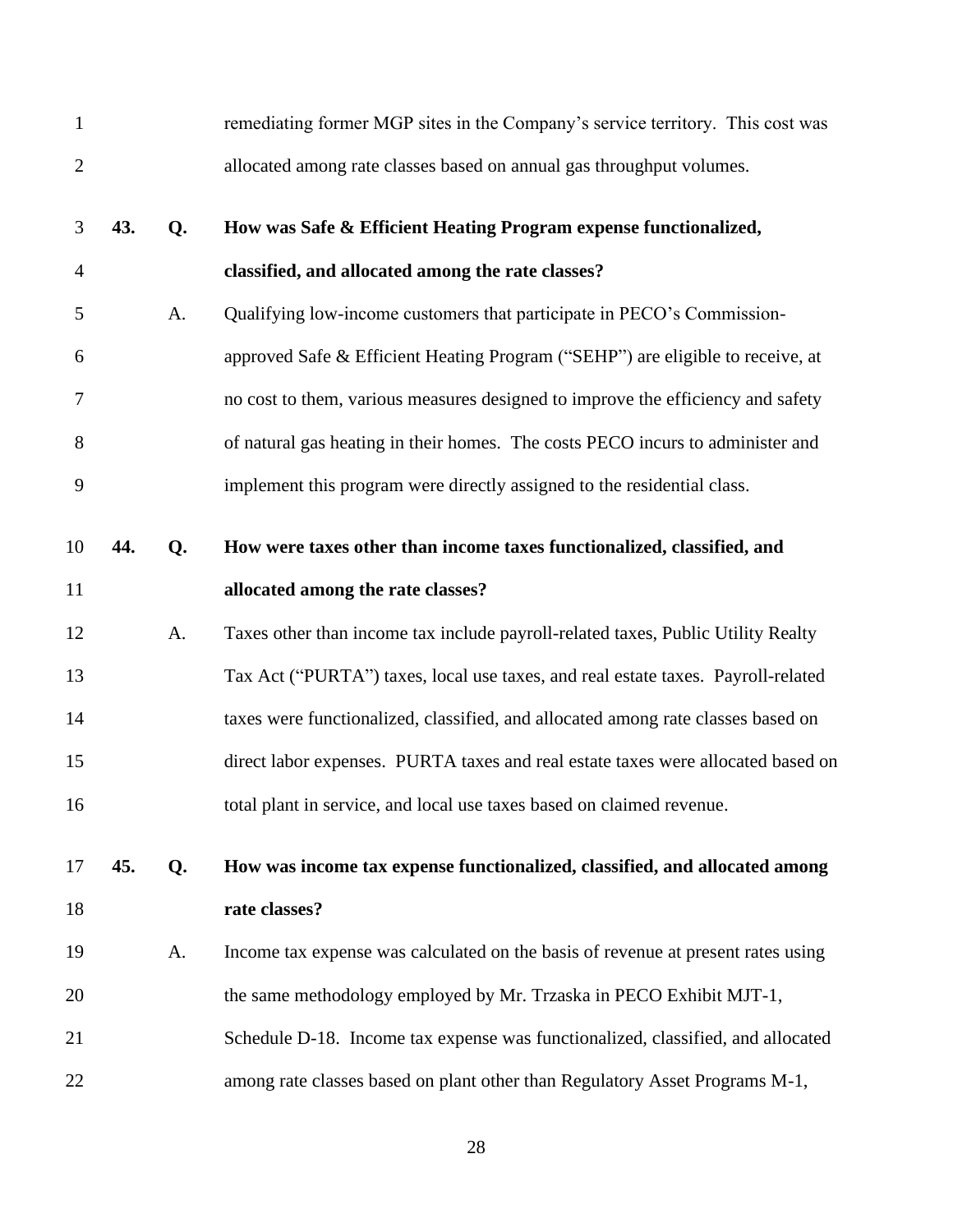| 1              |     |    | which was functionalized, classified and allocated among rate classes based on |
|----------------|-----|----|--------------------------------------------------------------------------------|
| $\overline{2}$ |     |    | salaries and wages expense.                                                    |
| 3              | 46. | Q. | How were PECO's revenues at present rates computed and assigned among          |
| $\overline{4}$ |     |    | rate classes?                                                                  |
| 5              |     | A. | The revenues were computed and assigned as follows:                            |
| 6              |     |    | Distribution revenue at present rates is shown in PECO Exhibit MJT-1,          |
| 7              |     |    | Schedule D-5, and in the proof of revenues set forth in PECO Exhibit JAB-4.    |
| 8              |     |    | The total was assigned to the rate classes based on the same revenue           |
| 9              |     |    | requirement exhibit and the proof of revenues. Distribution revenue at present |
| 10             |     |    | rates for each rate class is shown on line 5 of PECO Exhibit JD-1.             |
| 11             |     |    | Purchased gas revenue consists of revenues collected under the applicable      |
| 12             |     |    | PGC tariff provisions for commodity and balancing service. Commodity           |
| 13             |     |    | revenue and balancing service revenue are determined and assigned based        |
| 14             |     |    | upon PECO's budget. For each rate class, and in total, purchased gas revenue   |
| 15             |     |    | equals the sum of the commodity cost, the balancing service cost, and the      |
| 16             |     |    | revenue requirement for cash working capital.                                  |
| 17             |     |    | Forfeited discount revenue is determined from PECO's budget, and was           |
| 18             |     |    | allocated among the rate classes based on an analysis of forfeited discount    |
| 19             |     |    | over a historical three-year period (2019-2021) (PECO Exhibit JD-6, page       |
| 20             |     |    | $14)$ .                                                                        |
| 21             |     |    | Other gas revenue consists of reimbursement revenues from contracting          |
| 22             |     |    | companies for their employees to conduct necessary operator qualification      |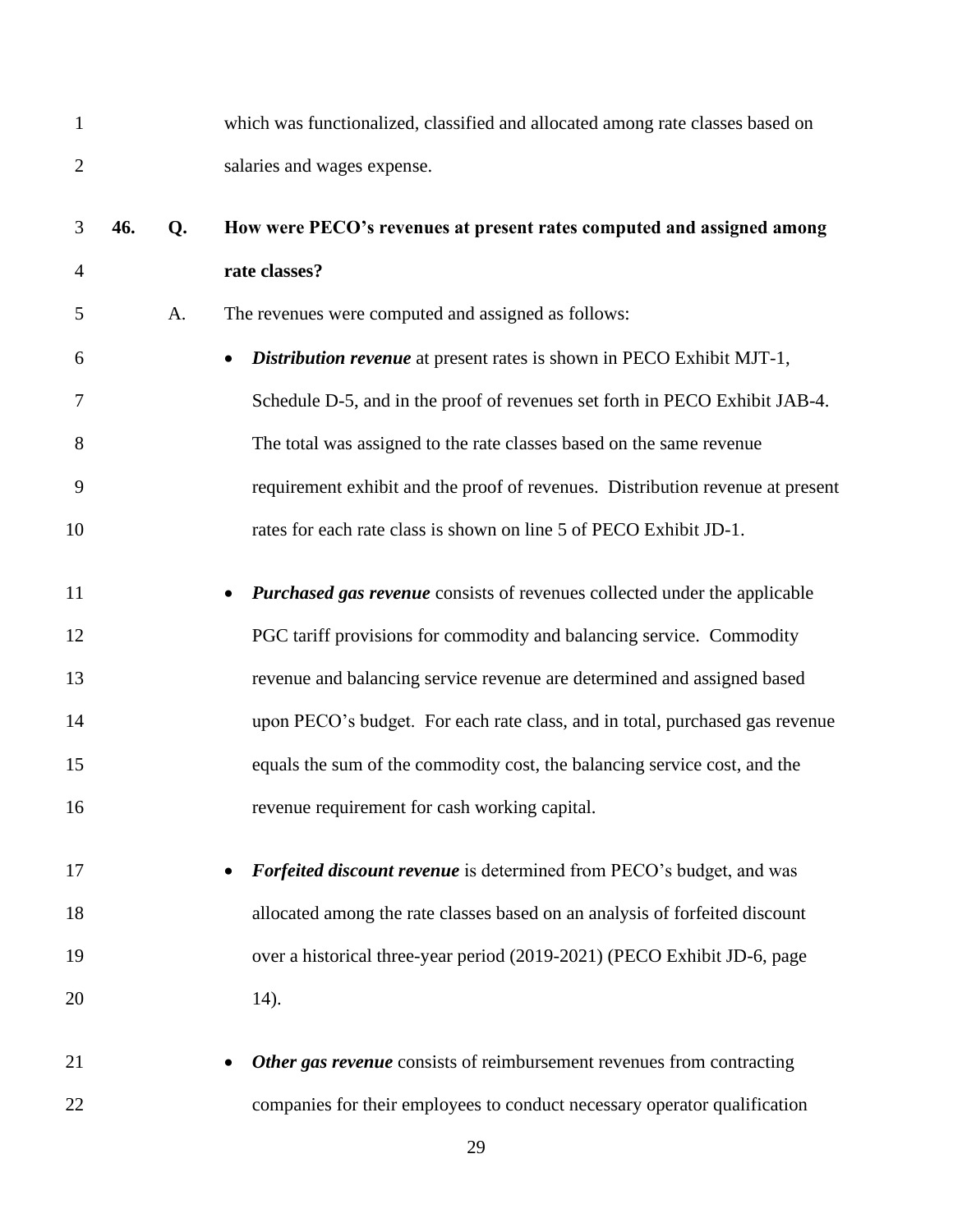<span id="page-31-0"></span>

| $\mathbf{1}$        |     |    | testing to work on PECO's system, and was allocated among the rate classes           |
|---------------------|-----|----|--------------------------------------------------------------------------------------|
| $\overline{2}$      |     |    | based on salaries and wages expense.                                                 |
| 3<br>$\overline{4}$ |     |    | DEVELOPMENT OF RATE CLASS<br>IV.<br>REVENUE REQUIREMENT                              |
| 5                   | 47. | Q. | Please explain how you developed the revenue requirement for each class.             |
| 6                   |     | A. | The revenue requirement for each rate class was calculated using the same            |
| 7                   |     |    | method employed by Company witness Mr. Trzaska to compute the overall                |
| 8                   |     |    | revenue requirement for the FPFTY. Thus, the revenue requirement for each rate       |
| 9                   |     |    | class is the sum of that class' forecasted revenue at present rates and change in    |
| 10                  |     |    | revenue. The change in revenue for each rate class was computed by multiplying       |
| 11                  |     |    | the change in operating income by a gross revenue conversion factor. The change      |
| 12                  |     |    | in operating income for each rate class was computed by multiplying the rate         |
| 13                  |     |    | class' rate base by the difference between the proposed system average rate of       |
| 14                  |     |    | return, which is the same for all rate classes, and the present rate of return. PECO |
| 15                  |     |    | Exhibit JD-1, line 133, shows the total revenue requirement by rate class            |
| 16                  |     |    | reflecting the fully allocated distribution cost-of-service at the proposed system   |
| 17                  |     |    | average rate of return. PECO Exhibit JD-1, line 81, shows the portion of the total   |
| 18                  |     |    | revenue requirement PECO proposes to collect in distribution rates.                  |
| 19                  | 48. | Q. | Please explain how you determined the increase or decrease in revenue                |
| 20                  |     |    | needed for each class to produce the system average rate of return.                  |
| 21                  |     | A. | The increase or decrease needed for each rate class was calculated by comparing      |
| 22                  |     |    | the revenue requirements for each rate class to the forecasted revenue at present    |
| 23                  |     |    | rates for that class for the FPFTY. This is the same method used by Mr. Trzaska      |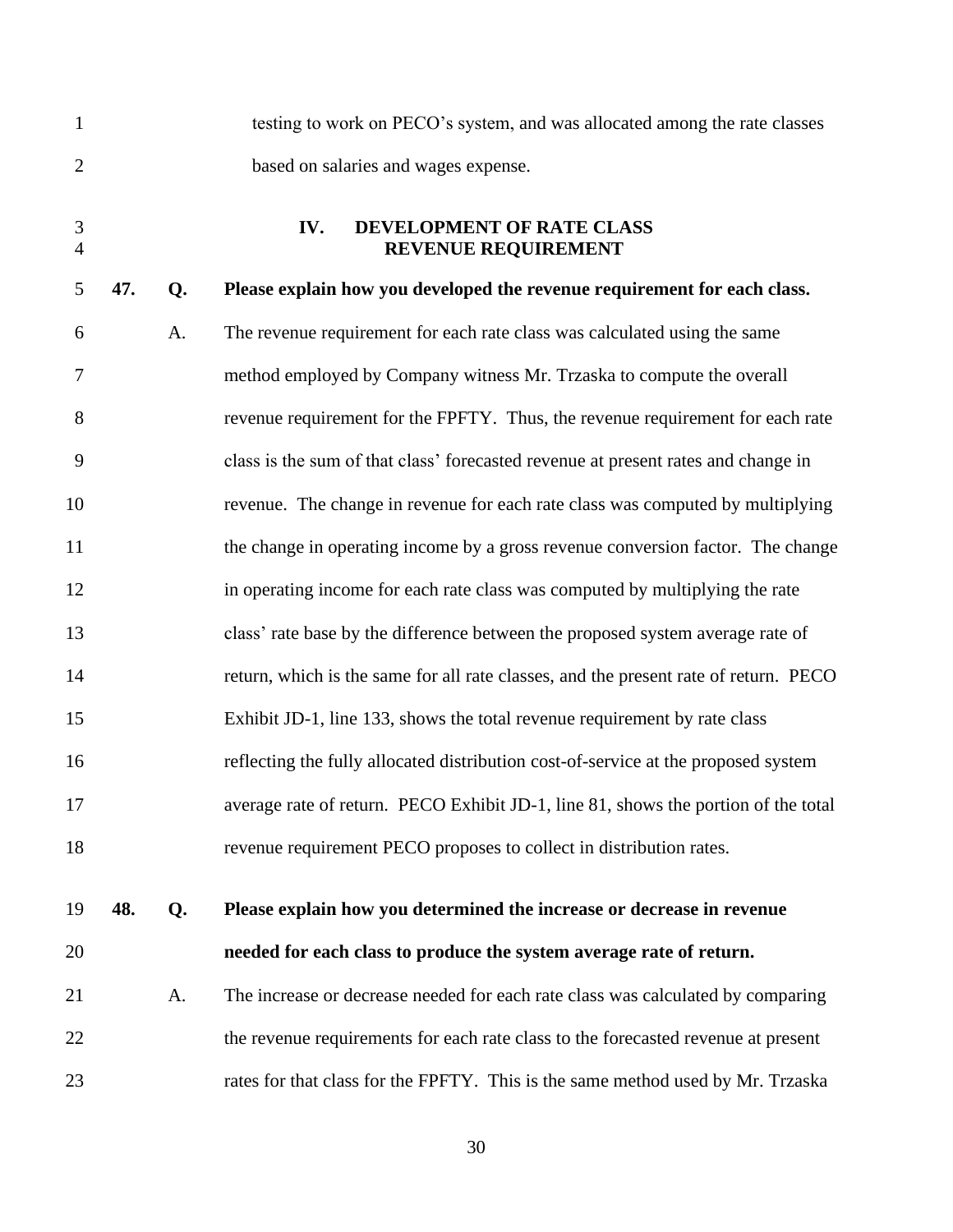<span id="page-32-0"></span>

| $\mathbf{1}$   |     |    | in PECO Exhibit MJT-1, Schedule A-1, with respect to the overall revenue                |
|----------------|-----|----|-----------------------------------------------------------------------------------------|
| $\overline{2}$ |     |    | requirement and revenue deficiency. The increases or (decreases) in rate class          |
| 3              |     |    | revenue needed to produce a rate of return equal to the Company's proposed              |
| $\overline{4}$ |     |    | overall rate of return are shown in PECO Exhibit JD-1 at line 141, which total          |
| 5              |     |    | \$82.11 million. In addition, forfeited discounts (i.e., late payment charges) are      |
| 6              |     |    | expected to increase by \$0.16 million as a result of the increase in distribution      |
| 7              |     |    | revenue (PECO Exhibit JD-1 at line 63). The increases in class distribution             |
| 8              |     |    | revenue are shown on line 83, which total \$81.15 million. The increase in              |
| 9              |     |    | purchased gas revenue of \$1.12 million under the PGC is shown on line 126.             |
| 10             |     |    | <b>RESULTS OF THE COST-OF-SERVICE STUDY</b><br>V.                                       |
| 11             | 49. | Q. | Please describe the information in PECO Exhibit JD-1.                                   |
| 12             |     | A. | PECO Exhibit JD-1, which sets forth the substance of the COSS, compares the             |
| 13             |     |    | revenue at current rates by rate class to the revenue requirement allocated on a        |
|                |     |    |                                                                                         |
| 14             |     |    | cost-of-service basis to each rate class. Net income at present rates, shown on line    |
| 15             |     |    | 17, is computed by subtracting operating expenses, depreciation and amortization,       |
| 16             |     |    | taxes other than income taxes, and income taxes (lines 10 to 14) from revenue at        |
| 17             |     |    | present rates (line 7). The return on rate base at present rates for each rate class is |
| 18             |     |    | shown on line 26, and the relative rates of return are shown on line 27.                |
| 19             |     |    | Line 133 shows each rate class' revenue requirement (including revenue from             |
|                |     |    |                                                                                         |
| 20             |     |    | distribution charges and purchased gas) at the proposed overall rate of return.         |
| 21             |     |    | Line 68 shows operating expenses, line 69 shows depreciation and amortization           |
| 22             |     |    | expense. Lines 79 and 122 show operating income assuming each rate class pays           |
| 23             |     |    | its full cost-of-service. Line 140 shows the increase in revenue needed for each        |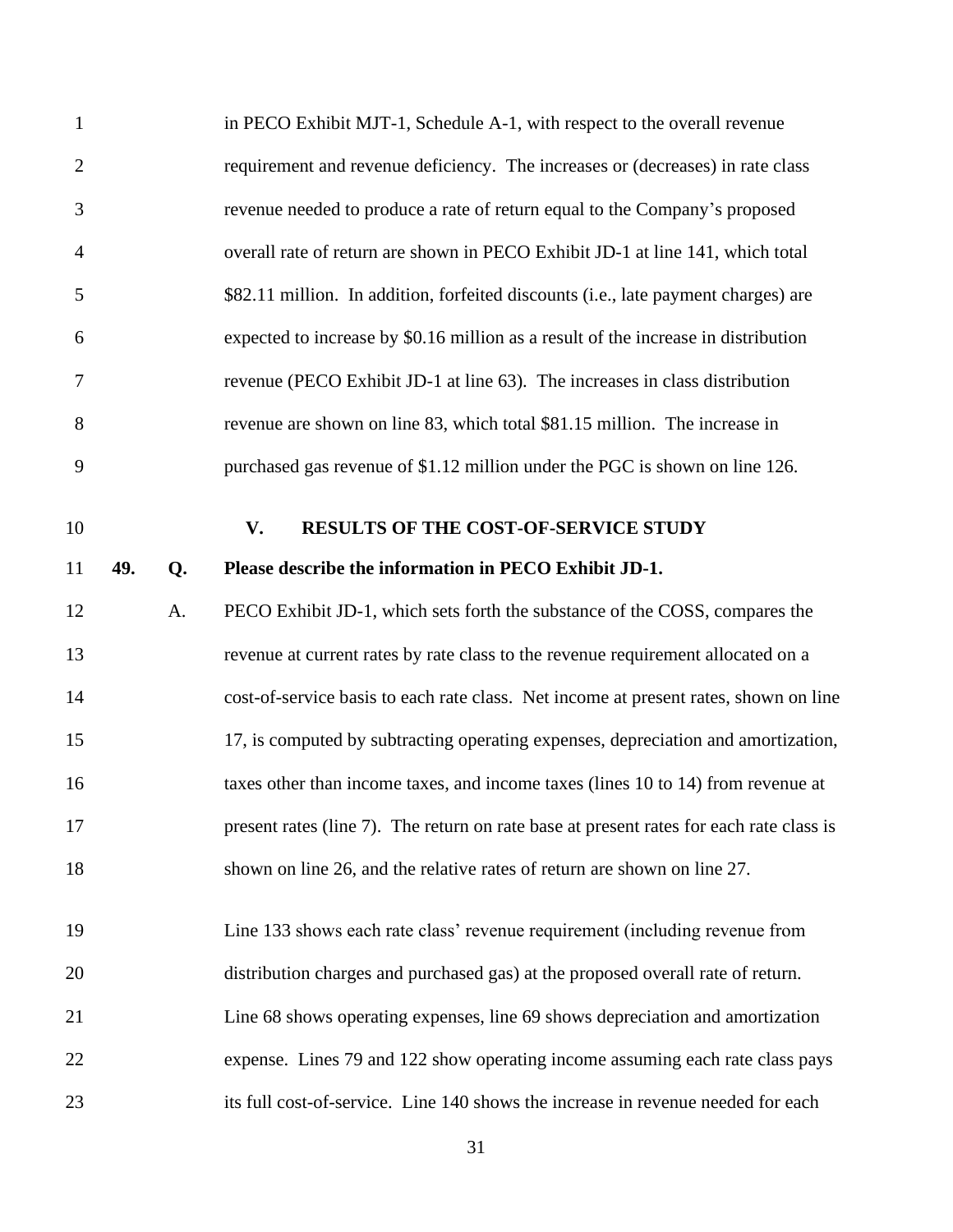| 1              |     |    | rate class to produce revenues equal to its revenue requirement at full cost-of-      |
|----------------|-----|----|---------------------------------------------------------------------------------------|
| $\overline{2}$ |     |    | service and produce the system average rate of return. Line 83 shows the increase     |
| 3              |     |    | (decrease) in distribution revenue for each rate class to produce revenue from        |
| 4              |     |    | distribution charges equal to its distribution revenue requirement at full cost-of-   |
| 5              |     |    | service.                                                                              |
| 6              | 50. | Q. | Please describe the information in PECO Exhibit JD-2.                                 |
| 7              |     | A. | PECO Exhibit JD-2 is the rate class cost-of-service and shows the allocation of       |
| 8              |     |    | each element of measures of value also known as rate base (RB schedules),             |
| 9              |     |    | operating expenses (E schedules), depreciation expense (D schedules), and taxes       |
| 10             |     |    | (TO and TI schedules) among the rate classes. This information is contained on        |
| 11             |     |    | the first 14 pages of the exhibit.                                                    |
| 12             |     |    | Also included in this exhibit are the external and internal allocators used for the   |
| 13             |     |    | rate case allocations, which are shown on pages 14-30 of the exhibit.                 |
| 14             | 51. | Q. | Please describe the information in PECO Exhibit JD-3.                                 |
| 15             |     | A. | PECO Exhibit JD-3 contains the COSS by functional category and classification.        |
| 16             |     |    | The summary appears on pages 1 to 6 and the account-by-account allocation to          |
| 17             |     |    | functional category and classification is provided on pages 7 to 33. Pages 33 to      |
| 18             |     |    | 66 of this exhibit provide the external and internal allocators used for the exhibit. |
| 19             | 52. | Q. | Please describe the information in PECO Exhibit JD-4.                                 |
| 20             |     | A. | PECO Exhibit JD-4 presents unitized revenue requirement for each rate class.          |
| 21             |     |    | The unitized revenue requirements are the functionalized and classified revenue       |
| 22             |     |    | requirements allocated to each class of service divided by the appropriate units.     |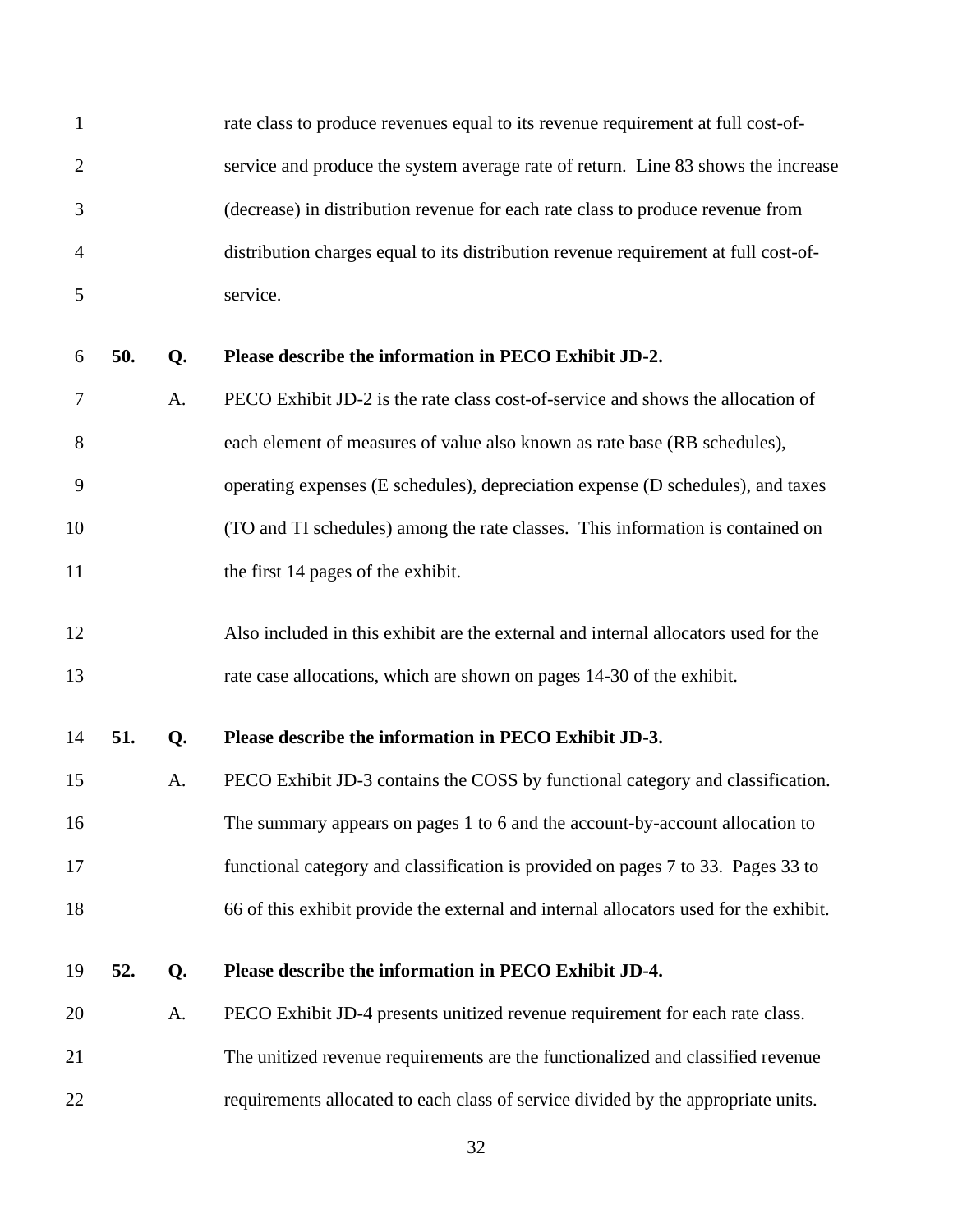- For example, capacity and commodity related cost are divided by Mcf and customer-related cost is divided by number of customers. The unit cost is provided by classification and functional area.
- **53. Q. Please describe the costs considered in developing the proposed customer charges.**
- A. The proposed customer charges are based on the specific customer-classified costs in the COSS that are approved by the Commission for recovery in customer charges. Customer-related costs include all costs incurred to attach a customer to the distribution system, for meter usage, and to maintain the customer's account. They include: (1) capital costs associated with services and meters, and general plant supporting the functions identified above; (2) operating and maintenance expenses related to those assets described in (1); and (3) associated administrative and general expense, metering and billing expenses, customer service and account expenses, appropriate pensions and benefits, payroll taxes that are part of the applicable labor expenses, and working capital. Total customer costs by rate class 16 for the FPFTY are shown in PECO Exhibit JD-4, in the unit cost analysis. PECO Exhibit JD-5 provides a summary and each element of measures of value of customer charges.

#### **54. Q. Please describe the information in PECO Exhibit JD-6.**

 A. PECO Exhibit JD-6 presents the development of the main external allocators that are described below and used in the COSS. Except where noted, all data are for 22 the FPFTY.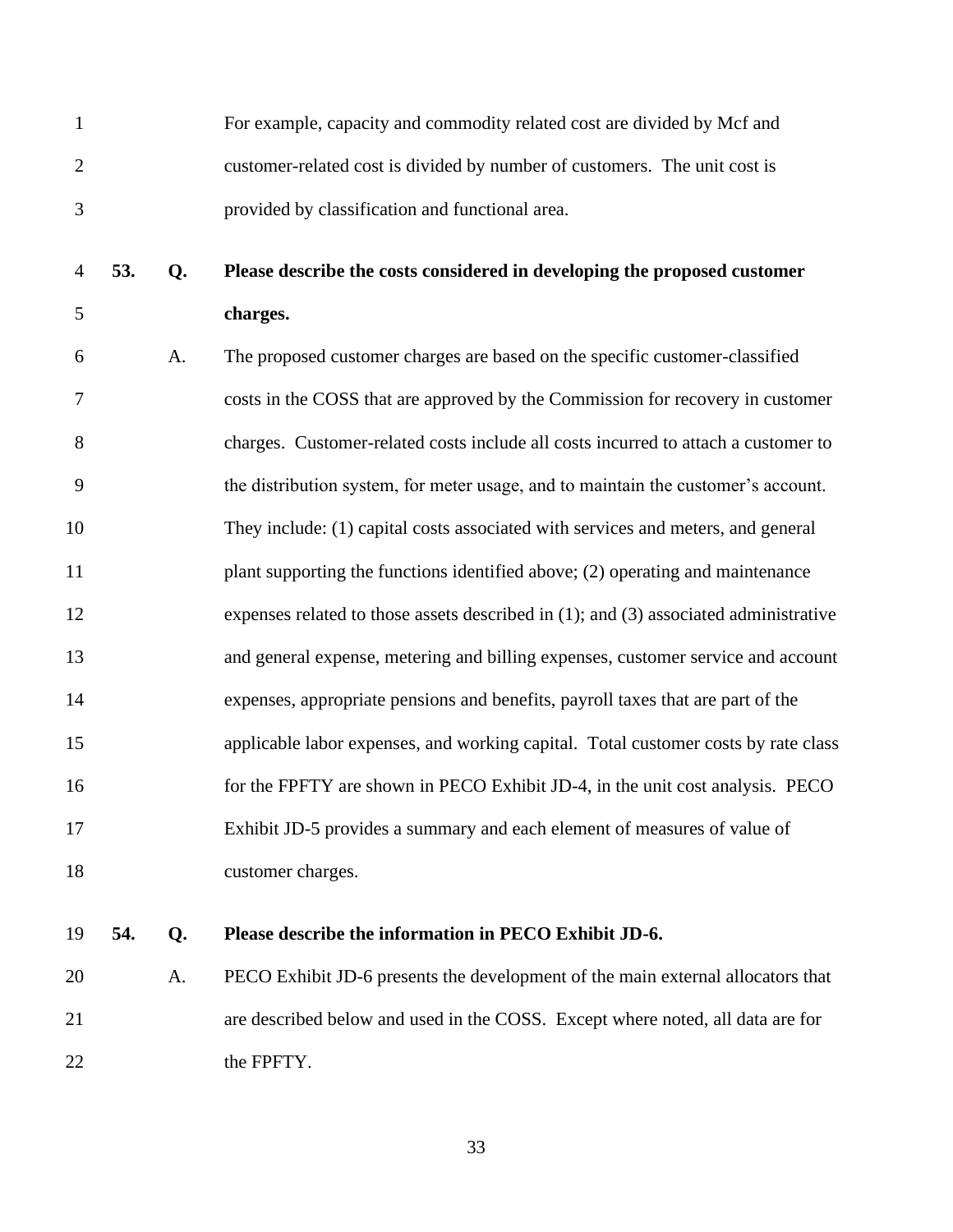| $\mathbf{1}$   | Index (page $1$ ) – Table of External Allocators.                                                                            |
|----------------|------------------------------------------------------------------------------------------------------------------------------|
| $\overline{2}$ | <b>Summary of External Allocator Values by Rate Class (page 2)</b>                                                           |
| 3              | Gas Deliveries (page $3$ ) – Annual and monthly gas deliveries in Mcf, for each rate                                         |
| $\overline{4}$ | class.                                                                                                                       |
| 5              | Customer Numbers (page $4$ ) – Monthly and average annual number of customers                                                |
| 6              | for each rate class.                                                                                                         |
| 7              | Demand (page $5$ ) – Average and Excess Demand allocator, which is used to                                                   |
| 8              | allocate a portion of main, measuring and regulating station equipment costs.                                                |
| 9              | Storage (page $6$ ) – Storage allocator based on usage of storage assets for                                                 |
| 10             | balancing needs of firm sales customers and transportation customers.                                                        |
| 11             | Mains, M&R and Meter Direct (page $7$ ) – Data for customers with directly                                                   |
| 12             | assigned mains, measuring and regulating station equipment, meter and meter                                                  |
| 13             | installation. Data include cost, accumulated depreciation, depreciation expense,                                             |
| 14             | and annual usage as of December 31, 2021.                                                                                    |
| 15             | Service Costs (page $8$ ) – Computes investment in services for each rate class at                                           |
| 16             | average cost for the period 2017 to 2021. PECO does not account for services                                                 |
| 17             | separately and, therefore, has used estimated cost to allocate the account to the                                            |
| 18             | classes of service.                                                                                                          |
| 19             | Meter Costs (page $9$ ) – Computes investment in meters for each rate class at                                               |
| 20             | current costs for each meter type as of October 2021.                                                                        |
| 21             | $\frac{\text{Account } 903 \text{ Allocation (page 10)} - \text{Allocates costs associated with each activity}}{1000 \text{$ |
| 22             | recorded in Account 903 (2020, Customer Records and Collection), by using an                                                 |
| 23             | appropriate external allocator. Each activity, the cost of the activity, and the                                             |
| 24             | allocator assigned to each is shown in a separate row. Row 19 summarizes the                                                 |
| 25             | costs by rate class. The weighted allocators are shown on row 20. The separate                                               |
| 26             | allocations are necessary because some costs are only applicable to specific rate                                            |
| 27             | classes.                                                                                                                     |
| 28             | Account 908-916 Allocator (page $11$ ) – Allocates the costs of each activity                                                |
| 29             | recorded in Account 908-916 (2020, including Customer Assistance and Sales                                                   |
| 30             | Expenses), by using an appropriate external allocator. Rows 1-5 list each activity,                                          |
| 31             | the cost of the activity and the allocator assigned to it. Row 11 summarizes the                                             |
| 32             | costs by rate class. The weighted allocators are on row 12.                                                                  |
| 33             | Accounts Receivable Over 60-Day (page $12$ ) – Computes the A/R Over 60-Day                                                  |
| 34             | allocators. The column "Over 60-Day Allocator" shows the percentage of                                                       |
| 35             | PECO's total gas accounts receivable outstanding for more than two months for                                                |
| 36             | each rate class at each month-end in 2021.                                                                                   |